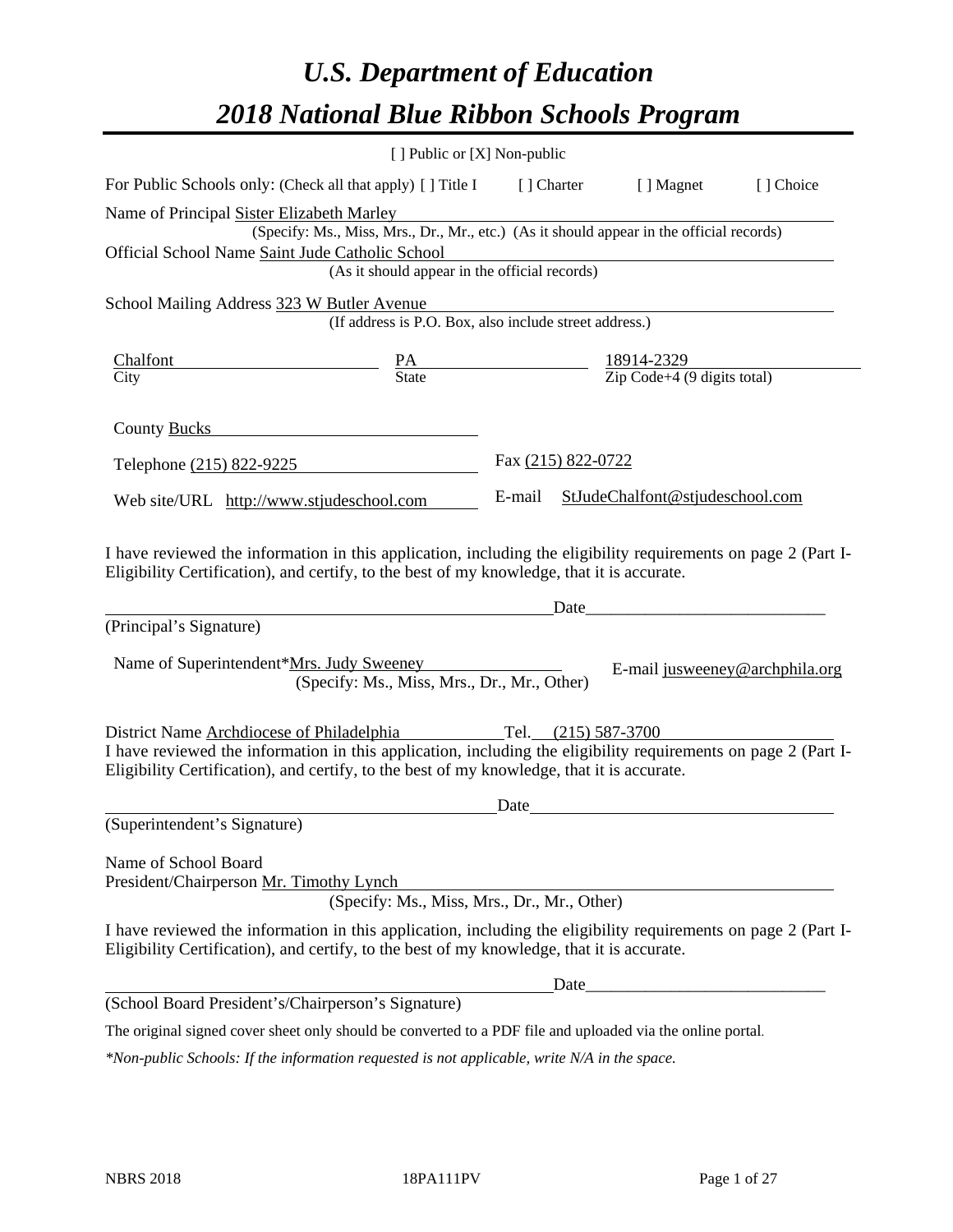- 1. The signatures on the first page of this application (cover page) certify that each of the statements below, concerning the school's eligibility and compliance with U.S. Department of Education and National Blue Ribbon Schools requirements, are true and correct. The school configuration includes one or more of grades K-12. (Schools on the same campus with one principal, even a K-12 school, must apply as an entire school.)
- 2. All nominated public schools must meet the state's performance targets in reading (or English language arts) and mathematics and other academic indicators (i.e., attendance rate and graduation rate), for the all students group and all subgroups, including having participation rates of at least 95 percent using the most recent accountability results available for nomination.
- 3. To meet final eligibility, all nominated public schools must be certified by states prior to September 2018 in order to meet all eligibility requirements. Any status appeals must be resolved at least two weeks before the awards ceremony for the school to receive the award.
- 4. If the school includes grades 7 or higher, the school must have foreign language as a part of its curriculum.
- 5. The school has been in existence for five full years, that is, from at least September 2012 and each tested grade must have been part of the school for the past three years.
- 6. The nominated school has not received the National Blue Ribbon Schools award in the past five years: 2013, 2014, 2015, 2016, or 2017.
- 7. The nominated school has no history of testing irregularities, nor have charges of irregularities been brought against the school at the time of nomination. The U.S. Department of Education reserves the right to disqualify a school's application and/or rescind a school's award if irregularities are later discovered and proven by the state.
- 8. The nominated school has not been identified by the state as "persistently dangerous" within the last two years.
- 9. The nominated school or district is not refusing Office of Civil Rights (OCR) access to information necessary to investigate a civil rights complaint or to conduct a district-wide compliance review.
- 10. The OCR has not issued a violation letter of findings to the school district concluding that the nominated school or the district as a whole has violated one or more of the civil rights statutes. A violation letter of findings will not be considered outstanding if OCR has accepted a corrective action plan from the district to remedy the violation.
- 11. The U.S. Department of Justice does not have a pending suit alleging that the nominated school or the school district as a whole has violated one or more of the civil rights statutes or the Constitution's equal protection clause.
- 12. There are no findings of violations of the Individuals with Disabilities Education Act in a U.S. Department of Education monitoring report that apply to the school or school district in question; or if there are such findings, the state or district has corrected, or agreed to correct, the findings.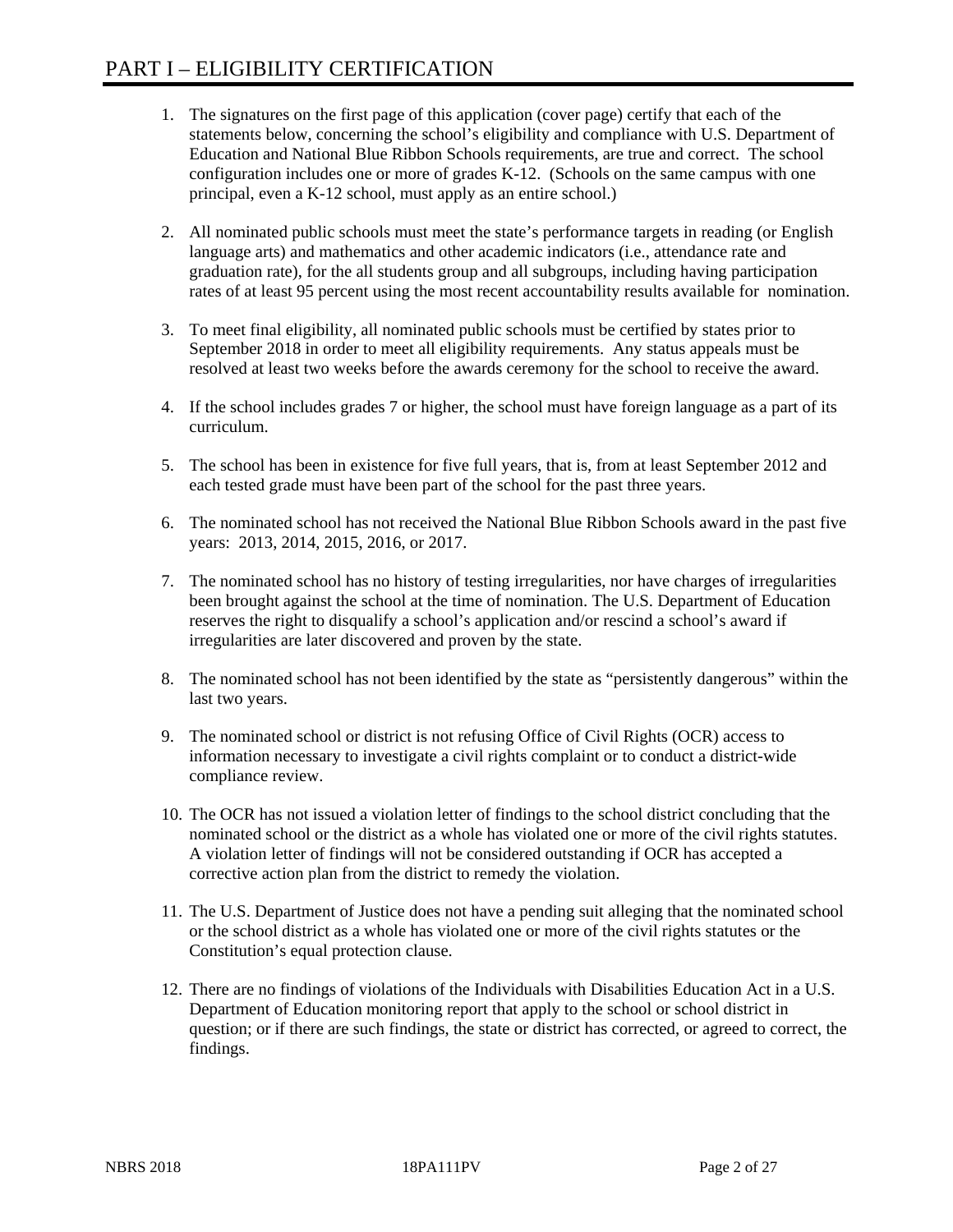# PART II - DEMOGRAPHIC DATA

### **Data should be provided for the most recent school year (2017-2018) unless otherwise stated.**

**DISTRICT** (Question 1 is not applicable to non-public schools)

| Τ. | Number of schools in the district<br>(per district designation): | 0 Elementary schools (includes K-8)<br>0 Middle/Junior high schools |
|----|------------------------------------------------------------------|---------------------------------------------------------------------|
|    |                                                                  | 0 High schools                                                      |
|    |                                                                  | $0 K-12$ schools                                                    |

0 TOTAL

**SCHOOL** (To be completed by all schools)

2. Category that best describes the area where the school is located:

[] Urban or large central city [X] Suburban [] Rural or small city/town

3. Number of students as of October 1, 2017 enrolled at each grade level or its equivalent in applying school:

| Grade                           | # of         | # of Females | <b>Grade Total</b> |
|---------------------------------|--------------|--------------|--------------------|
|                                 | <b>Males</b> |              |                    |
| <b>PreK</b>                     | 37           | 27           | 64                 |
| $\mathbf K$                     | 17           | 26           | 43                 |
| $\mathbf{1}$                    | 11           | 10           | 21                 |
| 2                               | 15           | 14           | 29                 |
| 3                               | 17           | 6            | 23                 |
| 4                               | 13           | 22           | 35                 |
| 5                               | 12           | 14           | 26                 |
| 6                               | 15           | 26           | 41                 |
| 7                               | 15           | 15           | 30                 |
| 8                               | 29           | 24           | 53                 |
| 9                               | 0            | $\theta$     | 0                  |
| 10                              | 0            | $\theta$     | 0                  |
| 11                              | 0            | $\theta$     | 0                  |
| 12 or higher                    | 0            | $\Omega$     | 0                  |
| <b>Total</b><br><b>Students</b> | 181          | 184          | 365                |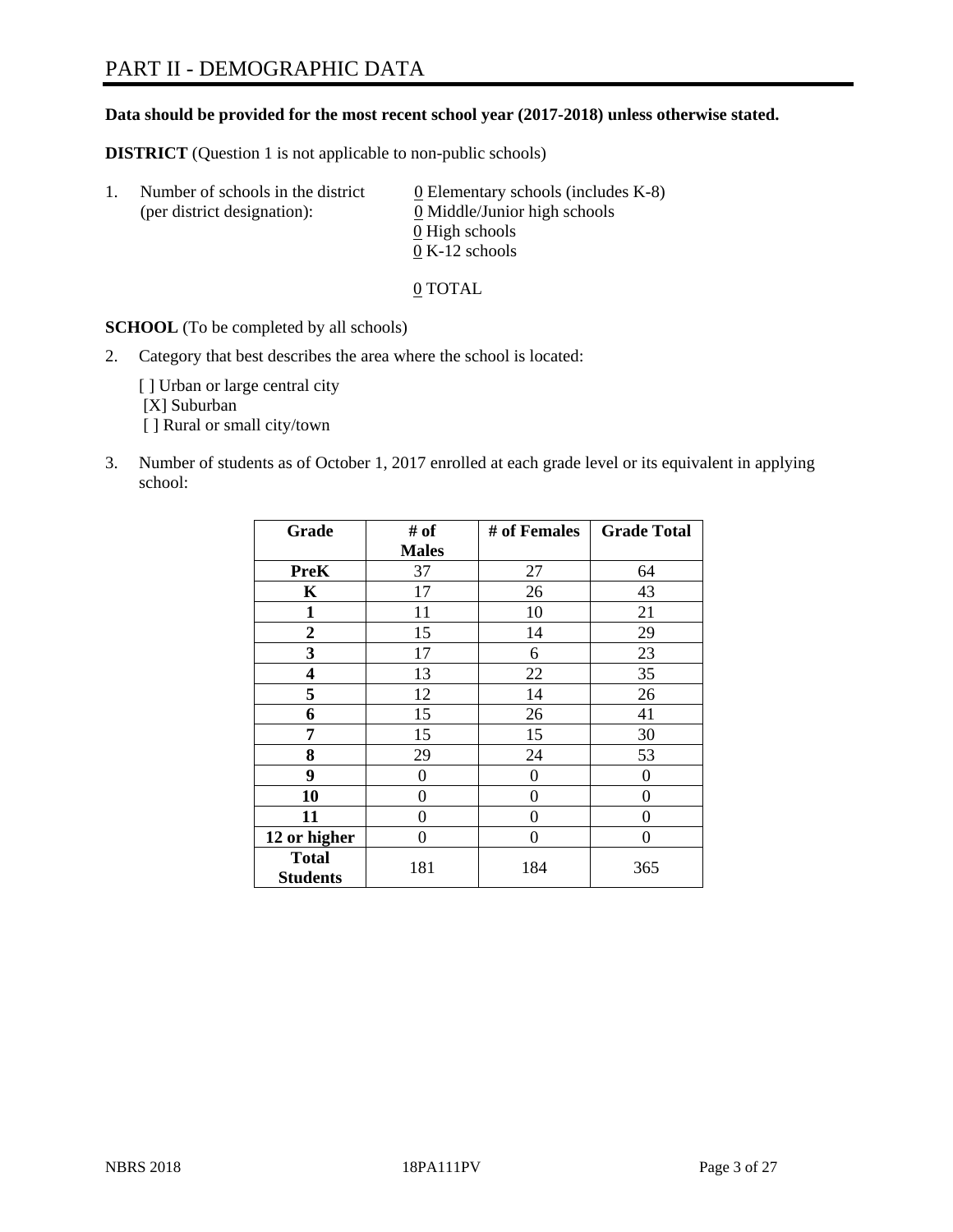4. Racial/ethnic composition of  $\qquad 0\%$  American Indian or Alaska Native the school: 3 % Asian

 % Black or African American % Hispanic or Latino % Native Hawaiian or Other Pacific Islander 94 % White % Two or more races **100 % Total**

(Only these seven standard categories should be used to report the racial/ethnic composition of your school. The Final Guidance on Maintaining, Collecting, and Reporting Racial and Ethnic Data to the U.S. Department of Education published in the October 19, 2007 *Federal Register* provides definitions for each of the seven categories.)

5. Student turnover, or mobility rate, during the  $2016 - 2017$  school year: <01%

If the mobility rate is above 15%, please explain.

This rate should be calculated using the grid below. The answer to (6) is the mobility rate.

| <b>Steps For Determining Mobility Rate</b>         | <b>Answer</b> |
|----------------------------------------------------|---------------|
| (1) Number of students who transferred to          |               |
| the school after October 1, 2016 until the         |               |
| end of the 2016-2017 school year                   |               |
| (2) Number of students who transferred             |               |
| <i>from</i> the school after October 1, 2016 until | 3             |
| the end of the 2016-2017 school year               |               |
| (3) Total of all transferred students [sum of      | 3             |
| rows $(1)$ and $(2)$ ]                             |               |
| (4) Total number of students in the school as      |               |
| of October 1, 2016                                 | 340           |
| $(5)$ Total transferred students in row $(3)$      | < 01          |
| divided by total students in row (4)               |               |
| $(6)$ Amount in row $(5)$ multiplied by 100        |               |

6. Specify each non-English language represented in the school (separate languages by commas):

| English Language Learners (ELL) in the school:   | $0\%$<br>0 Total number ELL |
|--------------------------------------------------|-----------------------------|
| Students eligible for free/reduced-priced meals: | 7 %                         |
| Total number students who qualify:               |                             |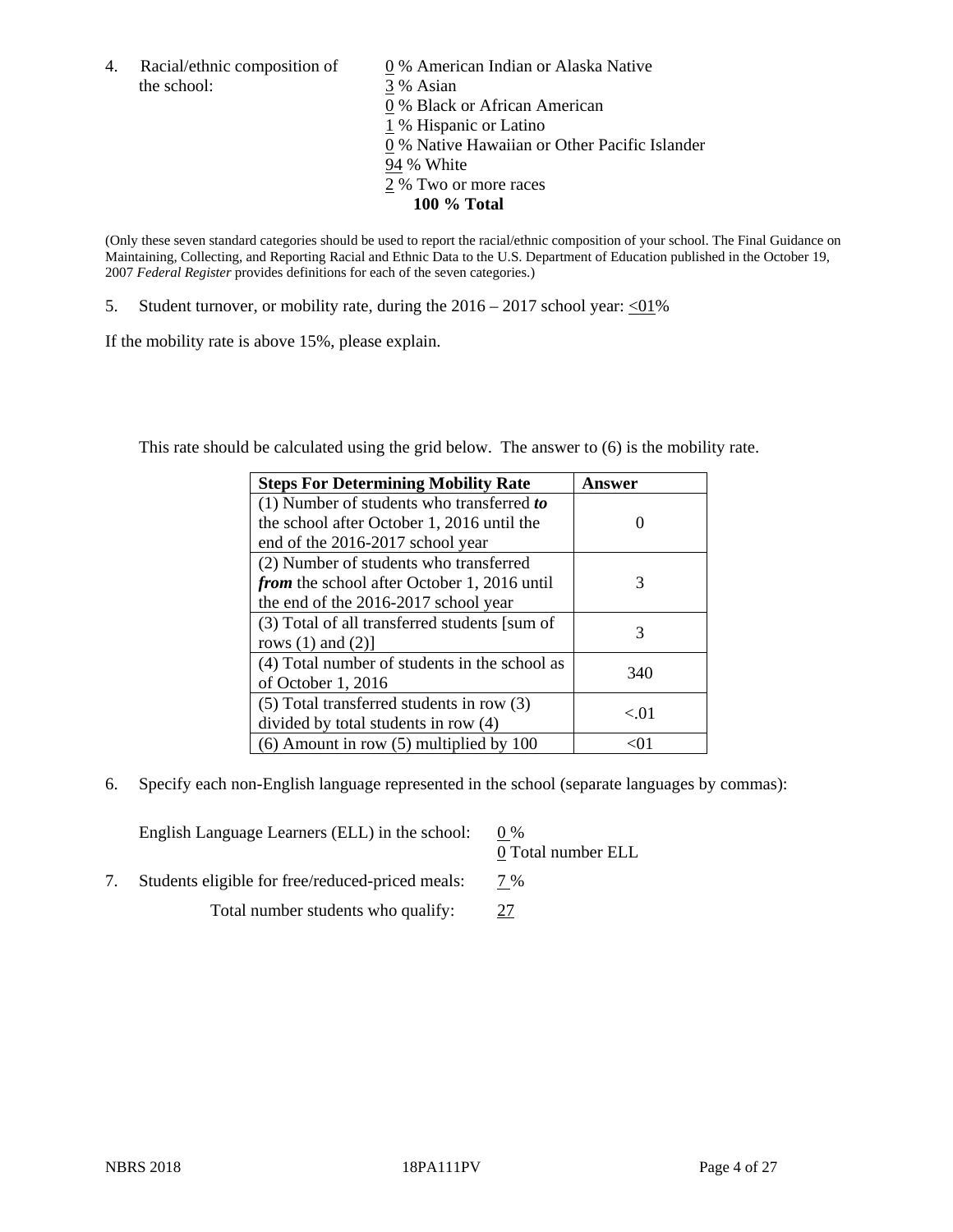25 Total number of students served

Indicate below the number of students with disabilities according to conditions designated in the Individuals with Disabilities Education Act. Do not add additional conditions. It is possible that students may be classified in more than one condition.

| 0 Autism                  | 1 Multiple Disabilities                 |
|---------------------------|-----------------------------------------|
| 0 Deafness                | 1 Orthopedic Impairment                 |
| 0 Deaf-Blindness          | $\underline{0}$ Other Health Impaired   |
| 0 Developmentally Delayed | 0 Specific Learning Disability          |
| 0 Emotional Disturbance   | 21 Speech or Language Impairment        |
| 2 Hearing Impairment      | 0 Traumatic Brain Injury                |
| 0 Intellectual Disability | 0 Visual Impairment Including Blindness |

- 9. Number of years the principal has been in her/his position at this school:  $11$
- 10. Use Full-Time Equivalents (FTEs), rounded to nearest whole numeral, to indicate the number of school staff in each of the categories below:

|                                                                                                                                                                                                                                | <b>Number of Staff</b>      |
|--------------------------------------------------------------------------------------------------------------------------------------------------------------------------------------------------------------------------------|-----------------------------|
| Administrators                                                                                                                                                                                                                 |                             |
| Classroom teachers including those<br>teaching high school specialty<br>subjects, e.g., third grade teacher,<br>history teacher, algebra teacher.                                                                              | 18                          |
| Resource teachers/specialists/coaches<br>e.g., reading specialist, science coach,<br>special education teacher, technology<br>specialist, art teacher, etc.                                                                    | 4                           |
| Paraprofessionals under the<br>supervision of a professional<br>supporting single, group, or classroom<br>students.                                                                                                            | 4                           |
| Student support personnel<br>e.g., guidance counselors, behavior<br>interventionists, mental/physical<br>health service providers,<br>psychologists, family engagement<br>liaisons, career/college attainment<br>coaches, etc. | $\mathcal{D}_{\mathcal{A}}$ |

11. Average student-classroom teacher ratio, that is, the number of students in the school divided by the FTE of classroom teachers, e.g.,  $22:1$  20:1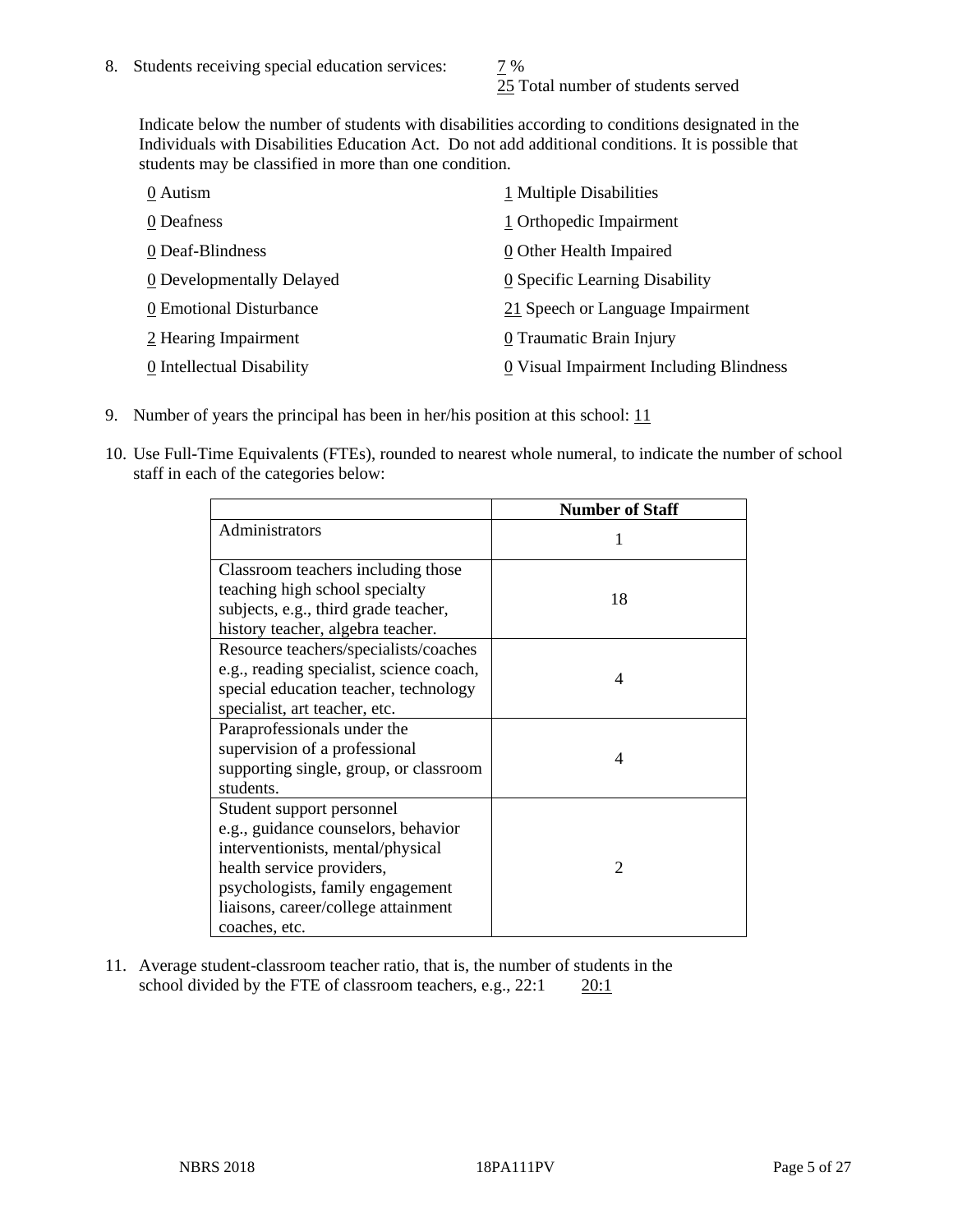12. Show daily student attendance rates. Only high schools need to supply yearly graduation rates.

| <b>Required Information</b> | 2016-2017 | 2015-2016 | 2014-2015 | 2013-2012 | 2012-2013 |
|-----------------------------|-----------|-----------|-----------|-----------|-----------|
| Daily student attendance    | 98%       | 97%       | 96%       | 98%       | 96%       |
| High school graduation rate | 0%        | 0%        | 0%        | 0%        | 9%        |

#### 13. **For high schools only, that is, schools ending in grade 12 or higher.**

Show percentages to indicate the post-secondary status of students who graduated in Spring 2017.

| <b>Post-Secondary Status</b>                  |    |
|-----------------------------------------------|----|
| Graduating class size                         |    |
| Enrolled in a 4-year college or university    | 7% |
| Enrolled in a community college               | 0% |
| Enrolled in career/technical training program | 0% |
| Found employment                              | 0% |
| Joined the military or other public service   | 0% |
| Other                                         |    |

14. Indicate whether your school has previously received a National Blue Ribbon Schools award. Yes No X

If yes, select the year in which your school received the award.

15. In a couple of sentences, provide the school's mission or vision statement.

Saint Jude Catholic School is a Christ-centered community that integrates strong Gospel values, the charism of mercy, and academic excellence. We strive to instill in our students a lifelong love of learning, a commitment to service, and the skills necessary to become fruitful members of the church and world.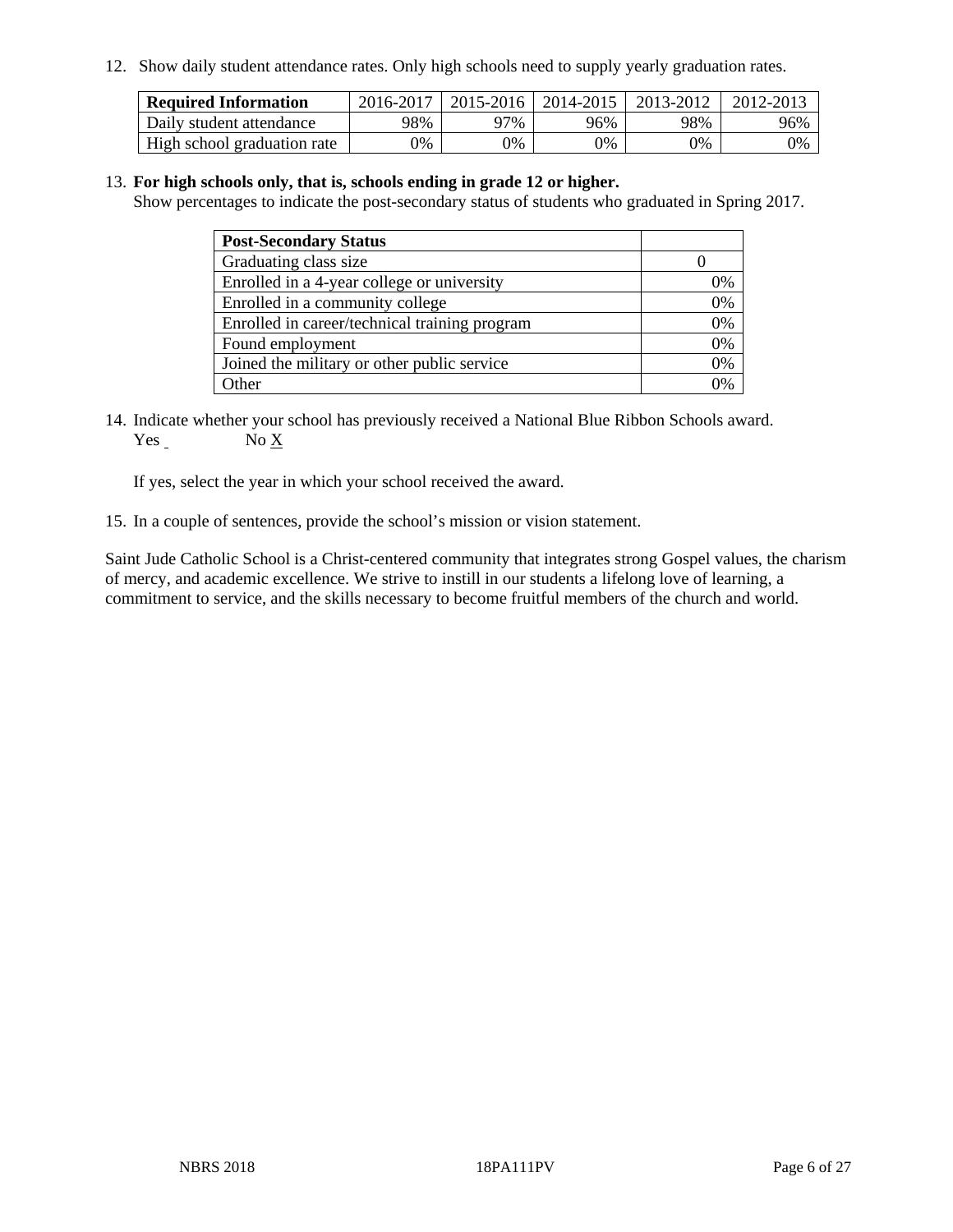# PART III – SUMMARY

On September 4, 1963, St. Jude School opened its doors to welcome students enrolled in first through eighth grade. The dream of a brand new Catholic school for the children in Chalfont, Bucks County, was realized as parents, faculty, and administration joined hearts and hands preparing for the opening day. Then and there the indomitable spirit of enthusiasm and community pride was born and remains the cornerstone of the St. Jude School family to this day.

St. Jude Catholic School is a parish elementary school of the Archdiocese of Philadelphia, established under the direction of the founding Pastor and the Sisters of Mercy. When first designed, school plans called for a two-level building, a classroom level over a large room, which would double as a cafeteria, and an auditorium with the "chapel" attached. The "chapel," planned to later be converted into a school gymnasium, served as the original church for more than twenty years.

By the year 1979, the original school building was expanded to accommodate the increasing enrollment. On October 9, 1982, tragedy struck St. Jude Parish when the "chapel" burned to the ground. Fortunately, although the school was attached to the chapel, it was spared the destructive flames. In the wake of this tragedy, the invincible St. Jude community spirit rose above the catastrophic fire, and a new church, separate from the school, was constructed by September 1984.

The next two decades saw tremendous growth in the parish population and in the school's enrollment. In 2003, through the collaborative efforts of the Pastor, Principal, and parents, plans were initiated to construct a state-of-the-art, two-story building to be added to the original school. In the spring of 2006, the airconditioned, handicapped-accessible addition was dedicated and opened, providing a modern library, a fully equipped technology lab, eight classrooms, nurse's office, faculty lounge, a 10,000-square-foot gymnasium, and an administrative wing. Again, enthusiasm and community pride prevailed as this monumental phase of St. Jude School's development became a reality.

Throughout its fifty-four year history, St. Jude School has been a spiritual, academic, and social haven for its students. The mission statement clearly defines who we are and what we desire for all students. "St. Jude School is a Christ-centered community that integrates strong Gospel values, the charism of mercy, and academic excellence. We strive to instill in the students a lifelong love of learning, a commitment to service, and the skills necessary to become fruitful members of the church and the world."

Serving students from Preschool through eighth grade, St. Jude School employs dedicated professionals committed to the values of the Catholic faith and to the growth and development of each student. An active partnership with home and school, enabling parents and teachers to work together, is the hallmark of students' self-confidence and success.

The mission of St. Jude School is realized by educating the whole child: spiritually, academically, socially, emotionally, and physically. With Christ at the center, the students' spiritual life is nurtured by daily prayer, instruction in the Catholic faith, participation in monthly Masses, and the reception of the Sacrament of Reconciliation. Meaningful liturgical celebrations throughout the church year enhance the religion curriculum. Coupled with faith formation is a commitment to service to others inspired by the charism of the Sisters of Mercy. In grades K - 8, students, teachers, and parents work together in a well-defined Mercy Outreach program bringing God's merciful love to the local and global community.

Integration of the core curriculum subjects of Religion, English Language Arts, Math, Science, and Social Studies with the specialized areas of Art, Foreign Language, Library Skills and Research, Music, Physical Education, and Technology creates a well-balanced and academically rigorous educational program. The recent Middle States evaluation team reported that "St. Jude School has exceeded expectations by challenging their students to a broad spectrum of lessons inviting cross application. Students achieve excellence as demonstrated by multiple scholarships and high academic achievement."

Understanding the uniqueness of each child, varying methods of instruction and assessment are provided in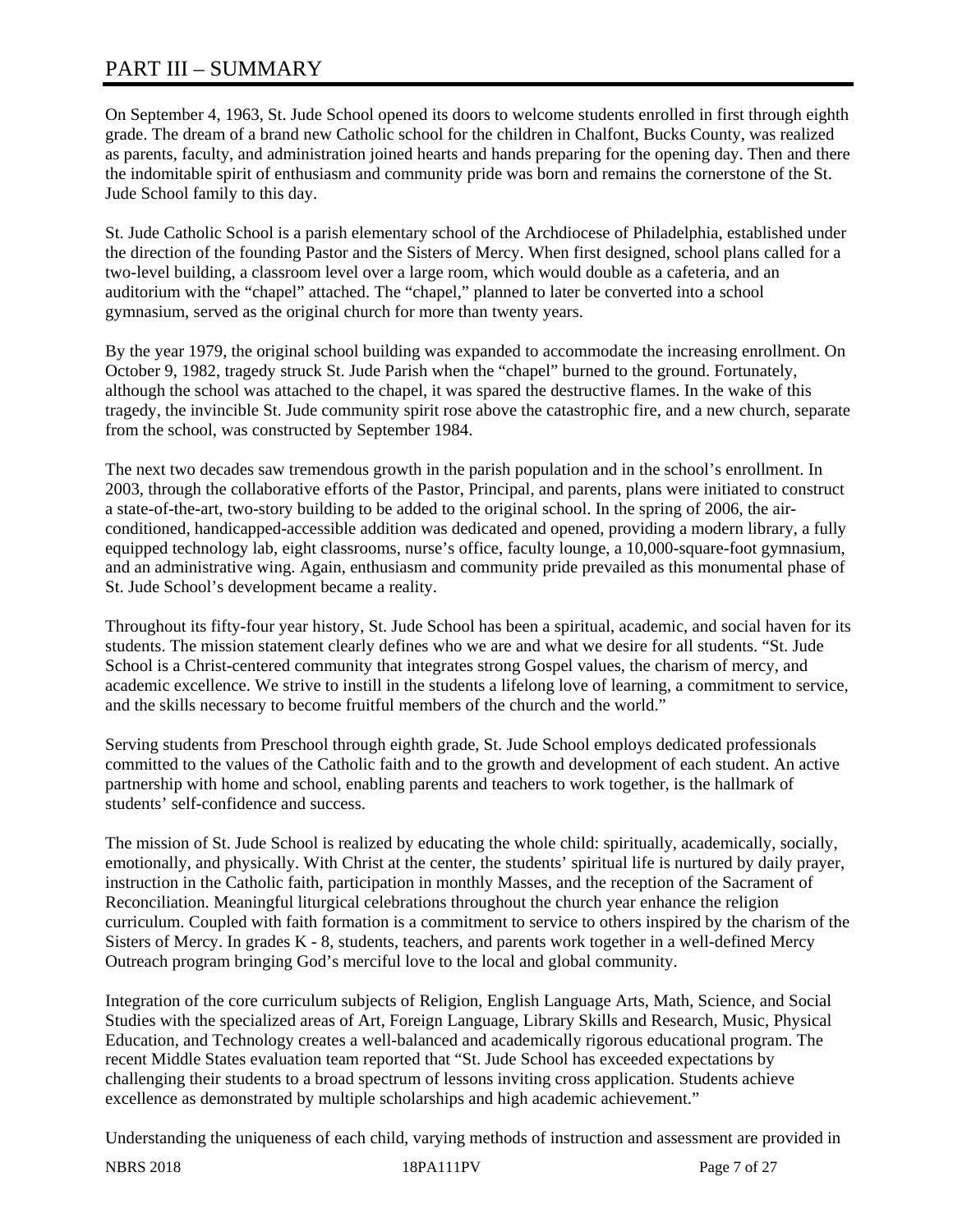order to assist students in reaching their fullest potential. The Accelerated Reader program is an example of differentiated learning which allows students to be successful readers. Guided by the Librarian and English Language Arts teachers, students in grades K - 8 select books at their independent reading level and complete online tests assessing vocabulary and comprehension. Improved reading scores in the Terra Nova testing program are a direct result of the Accelerated Reader program.

The extent and variety of extracurricular activities offered enables students to grow socially, emotionally, and physically. Leadership and service skills are developed through Student Council and Beta Club. Children's Choir, annual school show, summer theater camp, instrumental music, and forensics build confidence and unearth hidden talents. An extensive program of Catholic Youth Organization sports and the iRun4Life program provide physical exercise, good sportsmanship, and fun athletics for students in grades 1-8. Reading Olympics, Book Clubs, Math Club, Robotics, and Sign Language Club strengthen academics and develop wholesome relationships with peers.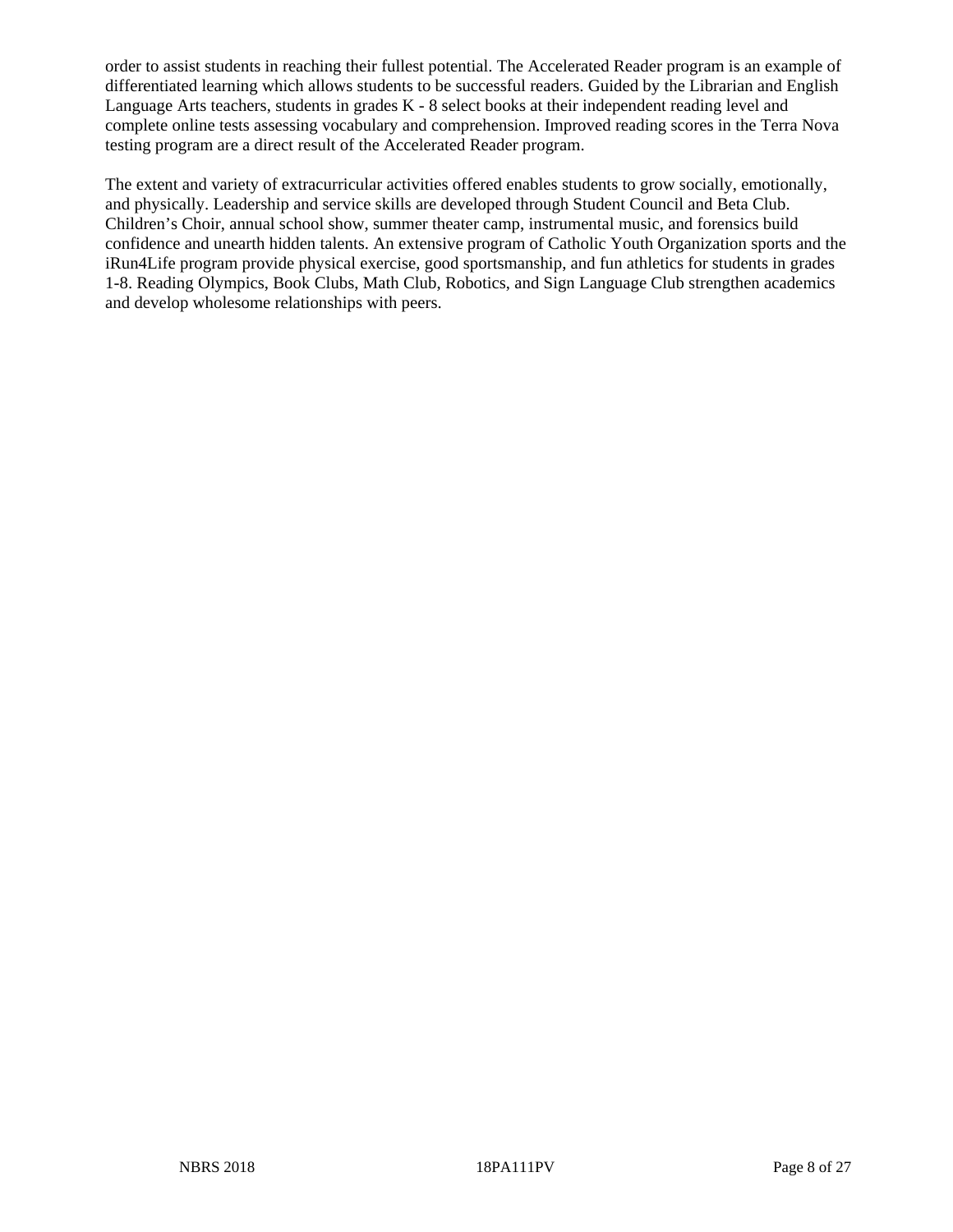#### **1. Core Curriculum:**

#### Introduction

St. Jude School integrates strong Catholic values with academic excellence in the education of each student. The school follows the Common Core State Standards and the Guidelines of the Archdiocese of Philadelphia to provide a rigorous and relevant core curriculum. Faculty collaboration in delivering the core curriculum is a highlight of the school and helps students to maximize their academic success. The particular focus on critical thinking, research, and problem solving challenges students to reach their potential and beyond. The goal is to instill in students a lifelong love of learning. Recently re-accredited by the Middle States Commission on Elementary Schools, St. Jude School remains committed to continual planning for growth and improvement.

#### Reading/English Language Arts

The focus of the Reading/English Language Arts curriculum is the development of reading, writing, speaking, and listening skills, and includes instruction in vocabulary, phonics, spelling, and grammar. Believing that every teacher is a language arts teacher, instructors integrate these skills throughout the curriculum. The Common Core State Standards combined with the Archdiocesan English Language Arts Standards are followed in grades K-8. A balanced literacy program is employed, which includes skills-based anthologies, authentic literature, non-fiction selections, and grade-level novels. Emerging readers and writers in Preschool through Kindergarten are provided with extensive instruction in decoding, phonemic awareness, word recognition, and fluency. This preparation supports the instruction of the primary and middle school students as they advance to structured and guided reading, skill development, comprehension, and critical thinking. This natural progression leads students in all grades through reading instruction that promotes and develops higher level cognitive skills. Students are prepared to incorporate the major components of reading, writing, listening, and speaking into other subject areas and interdisciplinary projects across the curriculum.

#### **Mathematics**

The Mathematics curriculum follows the Common Core State Standards and the Math Curriculum Standards of the Archdiocese of Philadelphia. Students study numeration, measurement, geometry/spatial sense, algebra concepts, and data analysis/probability through an emphasis on computation, precise vocabulary, mathematical practices, problem solving, and critical-thinking skills. Skills are reinforced through the use of modeling and manipulative materials, technology, maintenance, and participation in the online First in Math program. An Honors Math program is offered to qualifying students in grades 4-8; accelerated instruction allows for the completion of high school algebra in grade 8. The Bucks County Intermediate Unit/Catapult Program provides small-group instruction for students who need additional math support. Benchmark tests are administered at the beginning and end of each school year. Standardized tests are administered annually. Results of both tests are analyzed to set grade-level and school-wide Math goals.

#### Science

The Science curriculum is driven by the Lab Learner™ Program which is a 100% research-based, comprehensive, hands-on Science education system aimed at illuminating and clarifying Science in a way that is most understood and retained by students in the Preschool to eighth grade range. The Lab Learner™ Program has been developed by scientists and educators with years of experience and research in their fields. Lessons incorporate Reading, Writing, Communication, and Mathematics to bring about insightful, critical thinking. To meet the academic needs of all students, regardless of ability, several methods are used to evaluate student achievement. These methods include a variety of summative and formative assessments that allow students to reflect on the discoveries of Science. Annually, seventh and eighth grade students compete in the Bucks County Science Research Competition which further enhances the Science program. This competition provides students the opportunity to be involved in sophisticated research projects that focus on STEM (Science, Technology, Engineering, and Mathematics) topics in thirteen different scientific categories.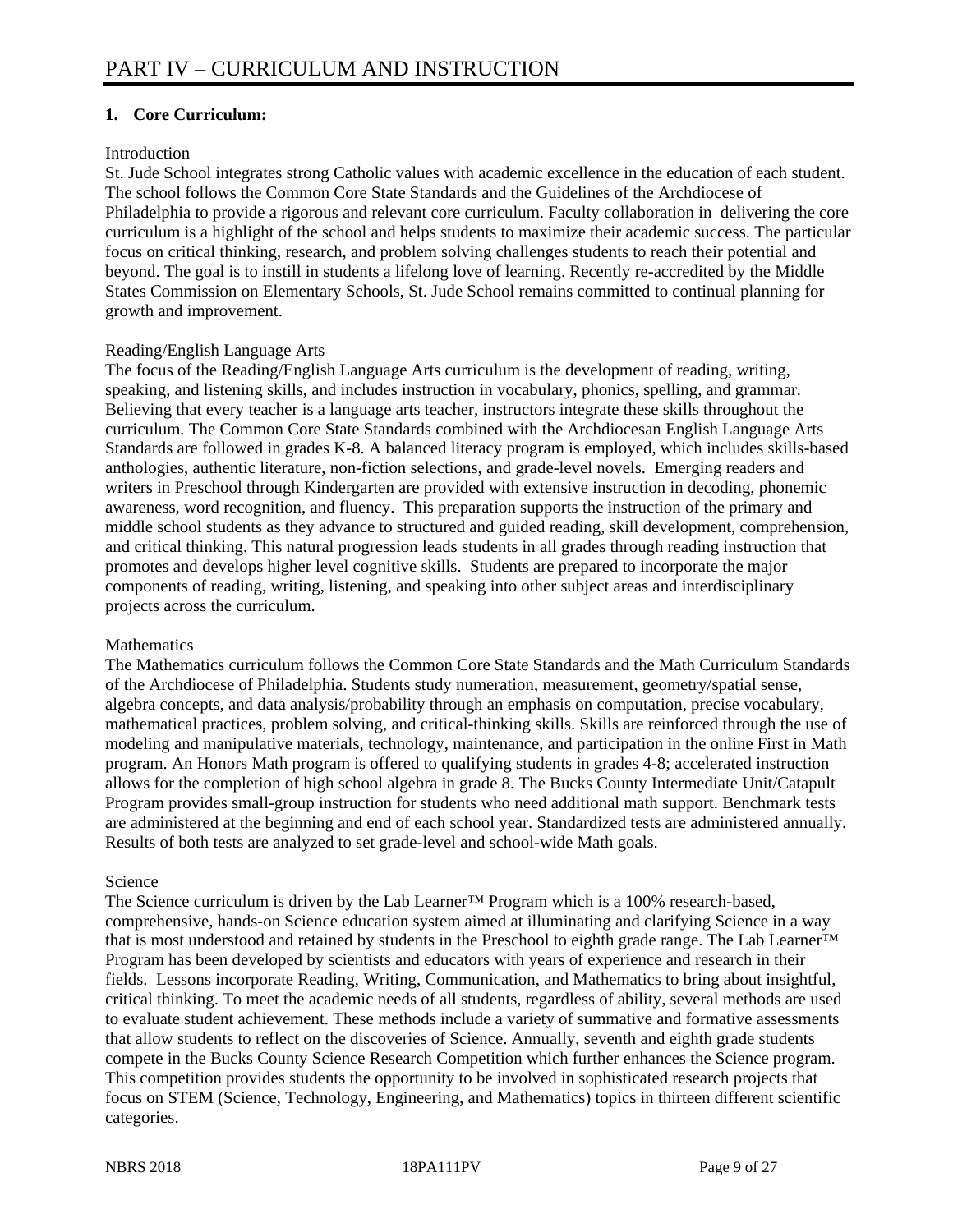#### Social Studies/History/ Civic Learning and Engagement

The core of the Social Studies curriculum allows the students to learn about the world around them and instills in them a sense of responsible citizenship. In the primary grades, the focus is on self, family, neighborhoods, and community. Through the use of textbooks, non-fiction selections, media literacy, cooperative learning, and engaging projects, students' knowledge of their world expands. Fourth graders research famous citizens presented in a Pennsylvania Wax Museum. Students in grade five celebrate the United States with a State Fair, showcasing states in a creative way as family members and younger students tour the fair. The focus is on geography and world cultures in sixth grade, culminating with an Epcot celebration as students present their research of a particular country to the school community. Civic engagement is highlighted in grades seven and eight through students' participation in the Veterans of Foreign War sponsored essay contest, Patriot's Pen. Middle School students' knowledge of American History is demonstrated with a major research project integrated in the English Language Arts, Library, and Technology classrooms.

#### Preschool and Prekindergarten

Preschool and Prekindergarten programs are offered, following the Archdiocesan Guidelines, in alignment with the Pennsylvania Learning Standards for Early Childhood Education. Small and whole group instruction includes learning centers for English Language Arts and Math, with emphasis on fine motor skills, listening, speaking, thinking, pre-writing, reading, and social interactions. Children also prepare for kindergarten through age-appropriate experiences in Science, Technology, Religion, Art, Music, Library, Physical Education, and Spanish. Teachers in the Early Childhood Program meet regularly to discuss student progress and needs. Children who attend the Preschool and Prekindergarten programs at St. Jude School are consistently well-adjusted to school and perform higher on the kindergarten baseline testing in English Language Arts and Math. Strength in basic phonemic awareness, vocabulary, and writing skills are also evidenced in students attending St. Jude School from Preschool through grade 3.

#### **2. Other Curriculum Areas:**

#### Arts

Through the Visual Arts at Saint Jude School, children experience being creators, innovators, problem solvers, communicators, collaborators, and designers, while developing vital skills needed for success in the 21st century. Classes are offered weekly to students in grades K-8 and instructed by an art educator. The curriculum aligns with Pennsylvania State Standards, the National Core Arts Standards, and Archdiocesan Art Guidelines. Through Visual Arts, children develop an awareness and understanding of world cultures, learn art history, and explore a multitude of two-and three-dimensional art media in a hands-on approach. Students learn to persist and persevere in developing artistic skills and behaviors. Art-integrated lessons provide instruction across disciplines, fostering deeper learning. Interested students extend their artistic abilities through participation in scenic and graphic design for school productions and programs.

#### Music

All students in grades Prekindergarten-8 participate in weekly music classes. The curriculum aligns with Pennsylvania State Standards, the National Core Music Standards, and Archdiocesan Music Guidelines. Students are taught not only to understand the elements and theory of music, but to have a broader appreciation for all genres and sub-genres. The Children's Choir is open to students in grades 3-8; Choir members sing at parish weekend liturgies and special community events. An instrumental program is available to interested students in grades 4-8. Approximately sixty percent of the students participate in an annual spring musical which features Broadway, Jr., productions that attract sell-out performances.

#### Physical Education

Physical Education classes are offered weekly in grades Preschool-8. The Archdiocesan Guidelines form the basis of the program with the goal of developing lifelong physical fitness and healthy lifestyles. Students also learn the value of teamwork, cooperation, perseverance, and respect for themselves and others. Opportunities are offered to enhance the curriculum through iRun4Life, dodge ball tournaments, Project Fit America, and Kick the Cone with grade buddies. The Physical Education classes culminate in an annual Field Day which unites students, teachers, and families for a day of outdoor games of fitness and fun.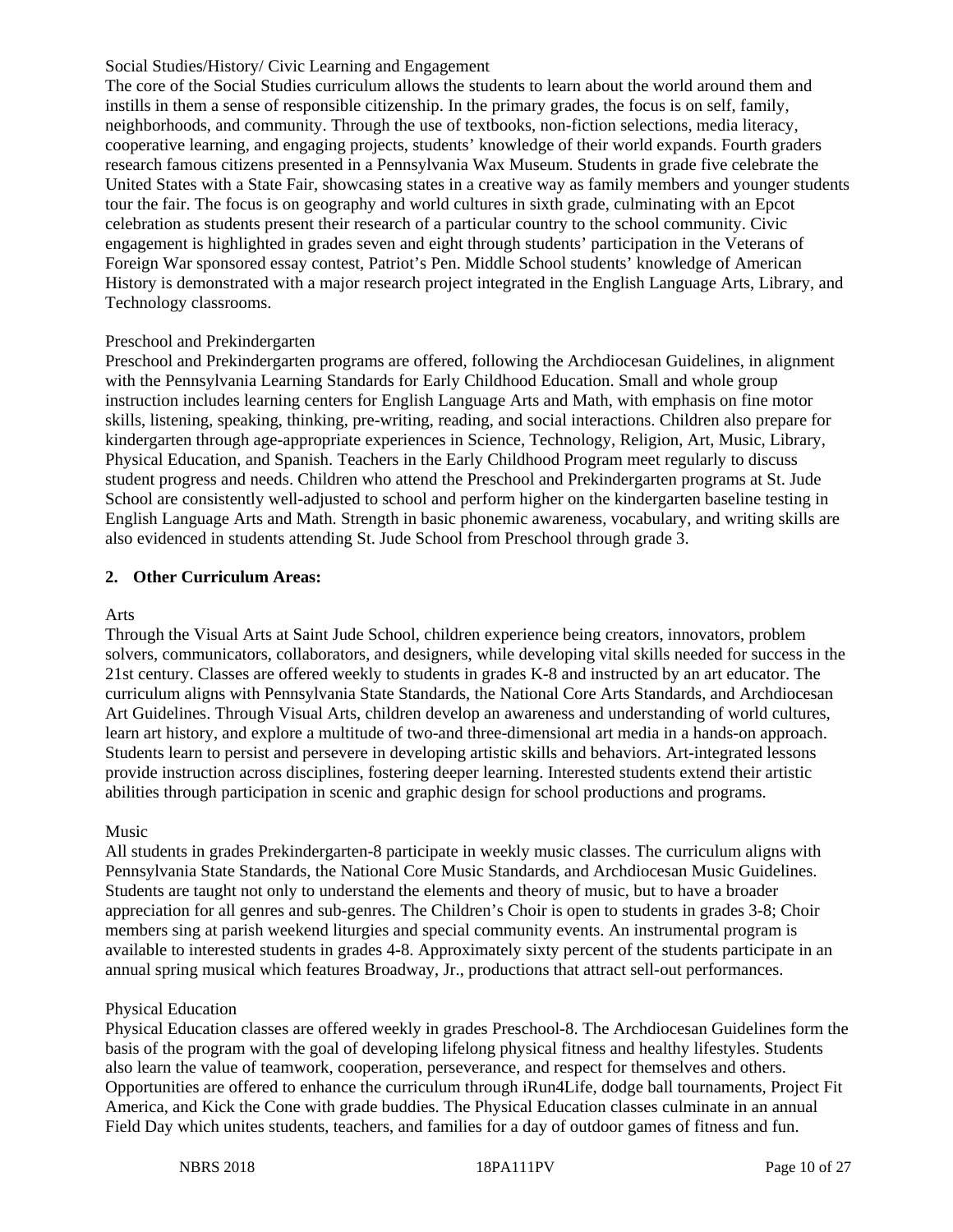#### Foreign Language

In compliance with the Blue Ribbon program's foreign language requirement, students in Preschool – 8th grade at St. Jude School have a weekly Spanish class. Students are engaged in learning to listen, read, write, and speak Spanish. Acceptance and respect for people of other cultures is an essential component to this program. The long-range goal is to provide students with a foundation for success and mastery of the language by graduation from eighth grade. Sign language, considered by many states as a foreign language, is offered as an after-school club at St. Jude School. Each year, members of the Sign Language Club achieve success as they complete the tiered levels of instruction.

#### Technology

The instruction in Technology begins with weekly classes for grades K-8, emphasizing digital skills and integration with classroom curriculum. Essential keyboarding and presentation skills, as well as crossplatform projects, are incorporated into the instruction led by a dedicated teacher. The curriculum aligns with Archdiocesan Guidelines and the National Technology Standards for Students (NETS) and includes Internet safety, digital citizenship, and real-world problem-solving skills. Wired and wireless networks support student use of Chromebooks, iPads, and desktops in the classroom and in the technology lab. Every classroom incorporates the use of laptops and interactive whiteboards. The implementation of G-Suite further enhances the cumulative Technology curriculum, adding a collaborative element to the students' digital learning experience. Additional opportunities for technology exist outside the classroom through student management of the school's digital display and video productions.

#### Library

Students in grades Preschool-8 meet weekly with the librarian. Lessons include the study and appreciation of various genres of literature, authors and illustrators, and the use of our online catalog and other digital resources. The librarian collaborates across all disciplines to scaffold student writing and research in the classroom. Through a well-developed Research Continuum, students are taught sequentially the required steps to complete a quality research project. Finding reliable reference sources (including both print and online), databases, and credible websites is an essential skill developed and practiced by students. The Research Continuum culminates in final eighth grade projects: well-constructed research papers that include works cited, in-text citations, and direct quotations, all following the MLA format. Students in grades 5-8 challenge themselves to expand the depth and breadth of their reading engagement by participating in county-wide Reading Olympics and school-based Book Clubs.

#### **3. Instructional Methods, Interventions, and Assessments:**

The teachers incorporate a broad scope of instructional methods, based on individual student needs, learning styles, best practices, and current research. Demonstration, direct instruction, differentiated instruction, scaffolding, and discussion are some examples of teacher-centered methods. Learner-centered instruction includes, but is not limited to, cooperative learning groups, discovery or inquiry-based learning, graphic organizers, journals, role-playing, simulations, and storytelling. Written, oral, and digital presentations by individual students and by groups of students are also utilized and proven to be highly effective in student learning.

A wide variety of pre-test and post-test assessments are used to evaluate, measure, drive instruction, and document the academic readiness and progress of students. Formative assessments are employed to give educators feedback during a particular unit. Summative assessments are administered to analyze student learning and mastery. Daily maintenance quizzes sharpen skills, and performance assessments measure student achievement aligned with the curriculum standards. Portfolios, hard copy and digital, contain students' writing samples, research materials, and grade level assessments in all subjects.

In grades 3-7, the Terra Nova 3 Common Core Edition with InView is administered annually. This standardized assessment provides reports for individual students and for each grade tested. Identifying strengths and weaknesses from the testing data enables teachers to target and align instruction to meet the needs of all students. A recent analysis of the Terra Nova scores steered the objectives for student improvement in the areas of Reading and Math. Craft, structure, and reading informational texts were found to be weaker areas. Geometry, problem solving, and modeling in math were identified as skills needing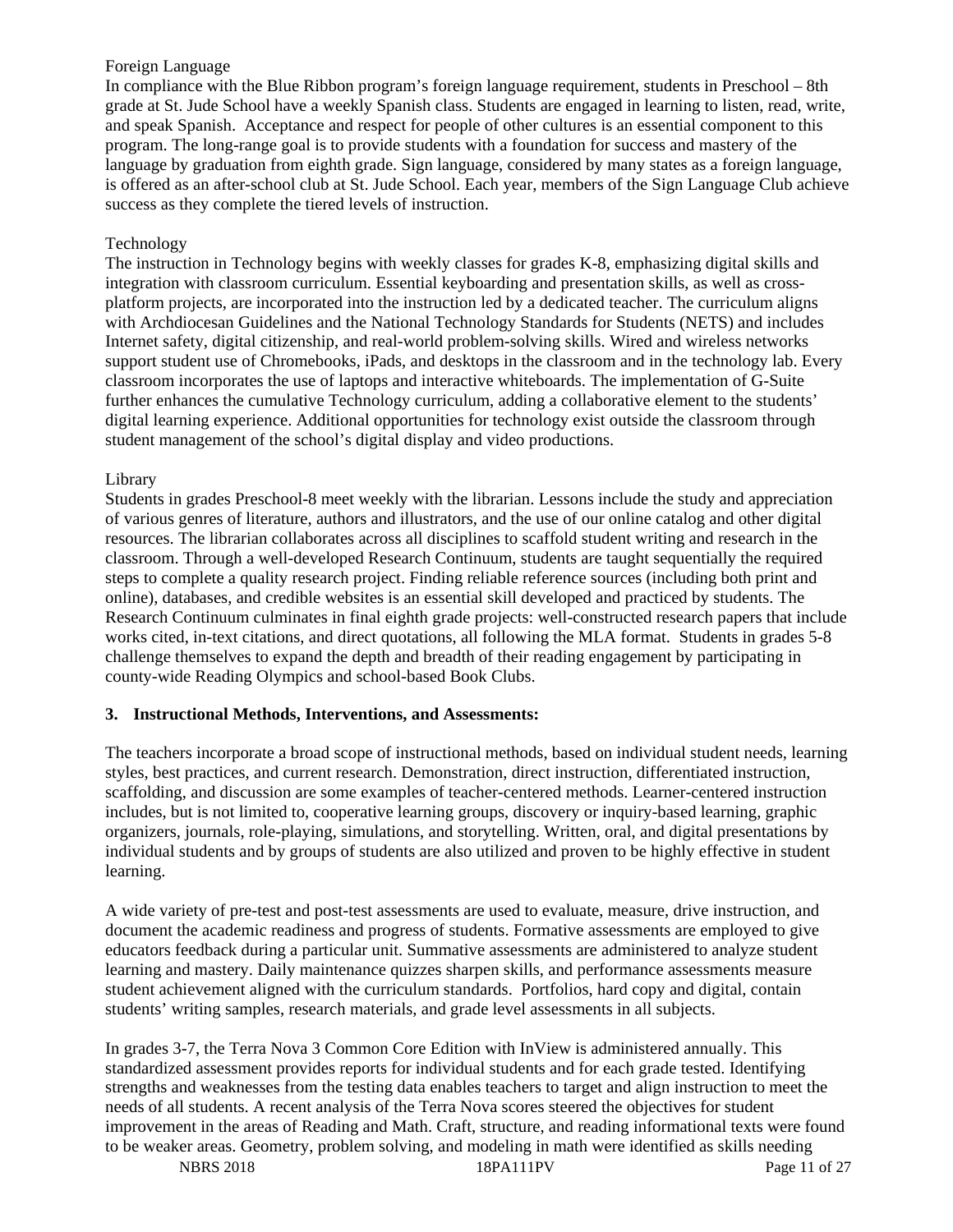development. Using the Terra Nova scores from the past three years, a baseline has been established. Action plans have been proposed and approved by the Middle States Evaluating Team. The plan for student growth and improvement is now underway. Indicators of success will be measured by the examination of Terra Nova scores for the targeted objectives.

Technology-based instruction and assessment is a key component in assisting students and teachers to achieve learning goals. Think Central, an online digital resource, is used in English Language Arts classes to introduce, practice, review, differentiate, and enrich daily lessons. Students practice, maintain, and acquire skills in Math through the Suntex First in Math online program. By leveraging the mechanics of Math, students are able to achieve higher level skills using prerequisite knowledge to discover new information and construct independent learning. Edmodo, a web-based site, is widely used by teachers in Religion, Social Studies, English Language Arts, and Science. Its primary benefit is that it connects teachers and students in collaborative learning, assessments, reports, and group projects.

The Archdiocesan Honors Math program is offered to qualifying students beginning in grade 4. Students who are in the program, as well as all students in grades 4-8, are reevaluated annually by the Honors Math teacher and the principal to ascertain their eligibility for the program. Graduates of the Honors Math program complete the Algebra 1 course and consistently place in higher levels of math in freshman year of high school.

Classroom teachers accommodate and modify the curriculum to meet the needs of struggling learners. Additional support is provided by Catapult Learning, under the auspices of the Bucks County Intermediate Unit. Services include speech/ language therapy and remediation for Math and Reading. A school counselor works with individual students, small groups, and entire classes as needed. Learning assessments are conducted by the school counselor to identify students' abilities and performance levels. An educational psychologist is available to complete full psycho-educational testing when necessary. Teachers, parents, principal, counselor, and psychologist work as a team to support students' needs.

In 2007 Saint Jude School faculty and administration initiated a unique Research Continuum to ensure that students learn the spiraling, sequential, and well-defined steps to doing research. A distinct pattern of skills with an appropriate timeline for introducing, practicing, and mastering the research process is utilized by all teachers as a cross-curricular guide for the research process. Research projects are completed each trimester in grades K - 8, utilizing the format of the Continuum. Improved written, oral, and digital presentations have been documented since the inception of this tool. Consistent reports of graduates' superior preparation for research and writing from local high schools affirms the inestimable value of the St. Jude School Research Continuum.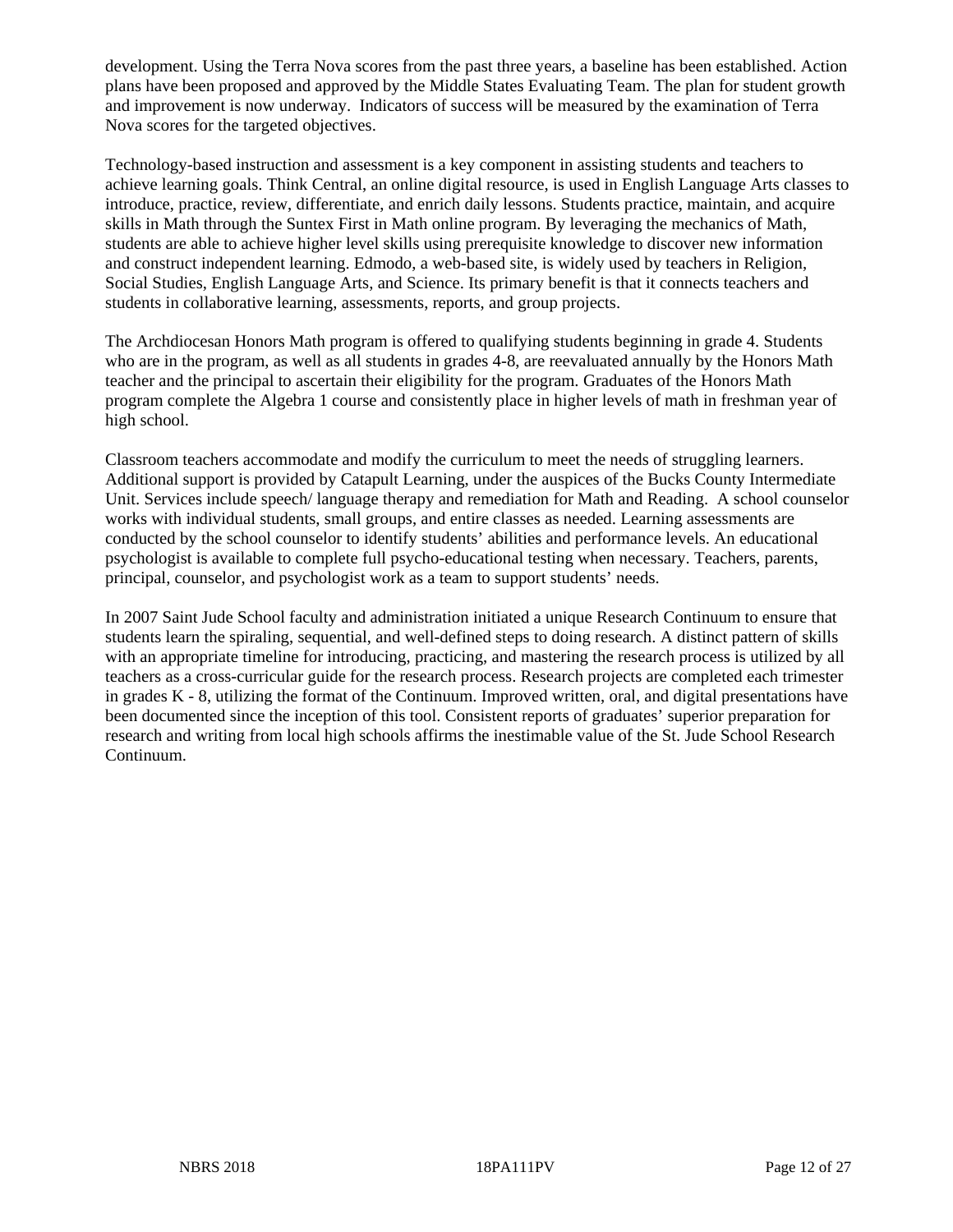#### **1. School Climate/Culture:**

Saint Jude School is a family that includes students, their families, faculty, staff, and the parish community. It offers a caring and nurturing environment in which the academic, social, and emotional needs of students are a priority. The St. Jude School family works together to provide students with the opportunity to develop and value a lifelong love of learning, strong Catholic values, and a commitment to service so they have the necessary 21st-century skills to responsibly contribute to society.

Students are taught to be kind stewards of God's creation. They are challenged to be mindful of each other, to serve others, and to care for the world around them. Needs and talents of individual students are recognized. A friendly atmosphere fosters a love of learning beyond the confines of the classroom. Students are engaged in activities that enhance social growth, friendship, community, and self-confidence.

Social growth is evident in the friendships nurtured through participation in musicals, choir, Sign Language Club, and Yearbook. The seeds of self-confidence are grown in STEM projects, Math and Science competitions, Math Club, Forensics, Robotics, CYO athletic teams, and iRun4Life. St. Jude pride is evidenced in the student art displayed throughout the school and during the annual Art Show. From the St. Jude School Garden Club to the Book Club and Reading Olympics, students are taught to care about their future and the common good of all. Student Council representatives from grades 3-8 ensure that all are respected and considered when planning school activities.

The many activities sponsored by Home and School Association provide opportunities for students and families to come together in a social setting. There is a sense of community and belonging that is crucial to emotional growth. Additionally, the Bucks County Intermediate Unit provides support to teachers, students, and their families. It offers counseling services, learning support, and conflict resolution.

St. Jude School is immersed in the charism of mercy. Students are a part of the Mercy Outreach program which fosters a greater understanding of service and of helping those less fortunate. St. Jude School students reach out to parishioners who are home-bound by praying for them and sending cards at various holidays. An annual school-wide theme, selected each year, is steeped in mercy and kindness. Students are partnered with each other as part of the Prayer Buddy program. Mercy Day is celebrated each year and buddies work on service projects together.

Teachers contribute ideas to enhance academics and professional development. The principal is involved and concerned with the personal needs of teachers and provides support for professional needs through inservice days and Summer Book Club. There is open and valued communication with administration. Teachers are supported by the Home and School Association with reimbursements for classroom purchases, faculty lunches, and end-of-the-year bonuses.

#### **2. Engaging Families and Community:**

St. Jude School holds firmly to the belief that faith formation is an ongoing collaboration between the school, the family, and the community. Engaging families and the community is a priority that directly benefits the students spiritually, socially, and academically. Weekly digital communications are emailed to families updating them on academics, service programs, and student achievements. Teachers communicate with parents regularly through classroom web pages, posting homework, projects, tests, and class news. A column in the parish bulletin informs the broader community of school events and students' accomplishments. The St. Jude School website and other forms of social media provide up-to-date news and information for all visitors.

Saint Jude School has a chapter of the National Junior Beta Club, the largest independent, non-profit, educational, youth organization in America, preparing today's students to become tomorrow's leaders. Seventh and eighth graders must meet academic standards and demonstrate dedication to service to qualify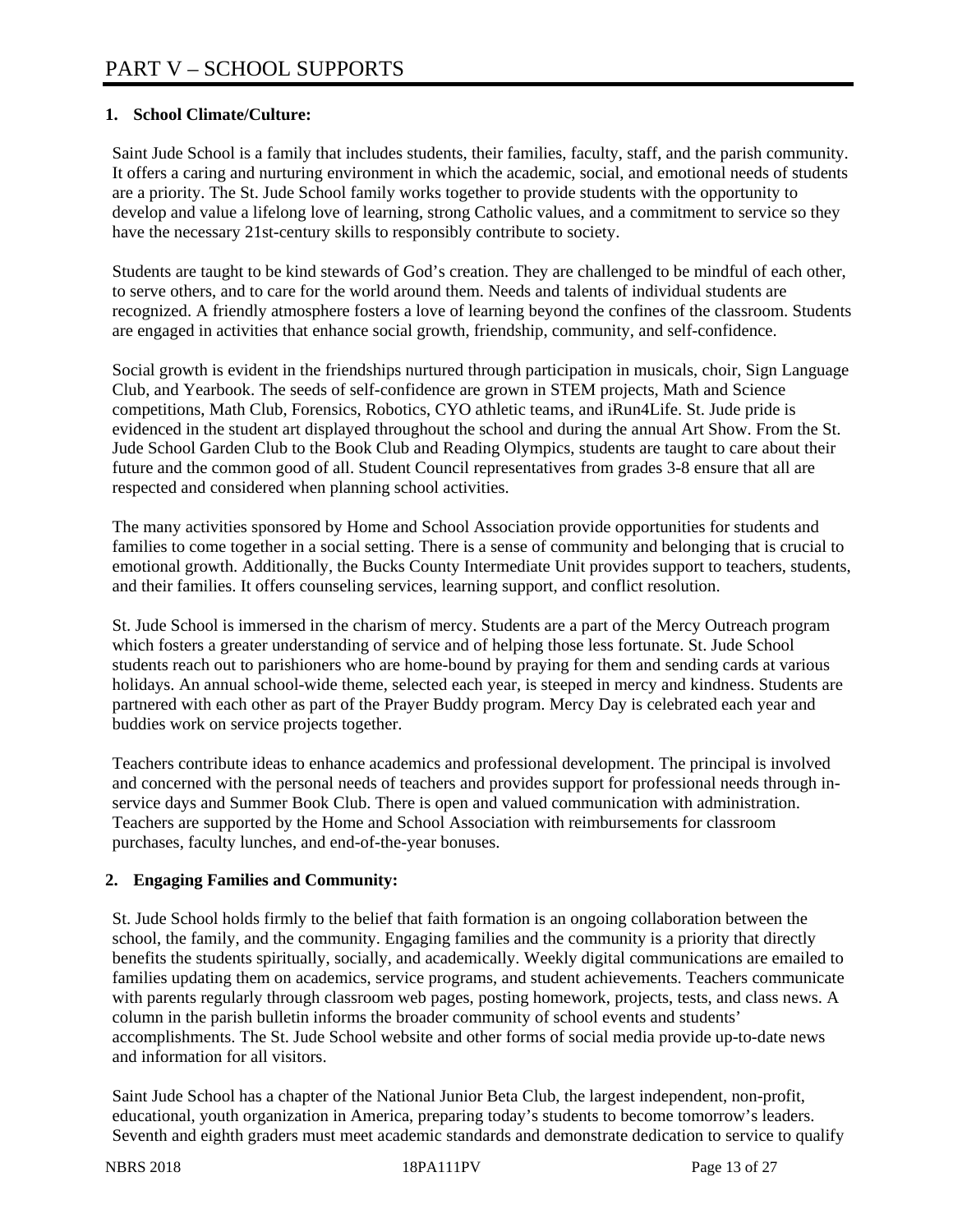for membership. Students practice leadership skills by conducting meetings and organizing service projects. The "Christmas Shoe Box" is an example of a Beta project which supports the Bucks County Foster Parents Association. Beta members ask the entire school to contribute small toys which they pack into shoe boxes with a handmade card of wishes, in readiness to give to children in foster care at Christmas. This activity, along with many others, helps the students learn to lead, serve, and make valuable contributions to the community.

Partnering with local high schools and universities in academic challenges enables students to expand their knowledge and build self-confidence. Students enter Math, Science, Writing, and Forensics competitions held at Archbishop Wood, Lansdale Catholic, La Salle College, and Villa Joseph Marie High Schools. Seventh and eighth graders enter Science research projects into the Delaware Valley University Science Fair, consistently achieving awards and recognition for their work.

D.A.R.E. (Drug Abuse Resistance Education) is provided to the students in grade 6, courtesy of the New Britain Township Police Department. Students learn about the effects of various abusive substances on the body and practice drug resistance techniques by role-playing social situations they may encounter in their daily lives. Students develop a positive relationship with the D.A.R.E. Officer, and the program culminates in a simple graduation ceremony with students' family members in attendance.

A recent grant from J.P. Mascaro & Sons afforded St. Jude School community the opportunity to create a natural habitat garden. All students are involved in designing, planting, and tending the garden. Handpainted rocks, one from each student, form the garden's perimeter. Eighth grade Math classes engaged in specific lesson plans for the garden, resulting in the construction of bird feeders. As good stewards of God's creation, St. Jude School students learn the values of respect, cooperation, care for the earth, and natural habitats. A Garden Club was recently initiated for students in grades 5 and 6 with the goal of leading the care and development of the garden.

#### **3. Professional Development:**

Professional development is an indispensable component of the St. Jude School mission to educate the whole child and reflects the commitment to support student achievement and school improvement. Through a carefully planned, goal-oriented approach, teachers and administrators endeavor to keep abreast of current trends. Faculty attendance at workshops, peer-sharing sessions, online webinars, graduate classes, and seminars at the local, state, and national levels are encouraged and supported. Professional educators and speakers are brought in from the Bucks County Intermediate Unit, the Office of Catholic Education, institutions of higher learning, businesses, and social agencies to provide in-service on a broad scope of topics. Schools in our Bucks County district share professional development days where colleagues collaborate on educational issues, curricular best practices, and the everyday concerns facing today's educators.

A prevailing challenge to professional development is the restriction of time and the range of curricular needs present at the elementary level. One program offered to St. Jude School is a summer reading Book Club endorsed and funded through the Bucks County Intermediate Unit. Summer participation by teachers and administration affords everyone the advantage of more leisure time to read and discuss at the meetings. Selection of the summer reading topic rotates to include all curricular areas and levels. Strategies for student achievement and school improvement are identified and established as objectives for the next academic year.

Consideration of the diverse needs of today's learners has necessitated training in differentiated learning styles, attention deficit disorders, autism, and various other syndromes that impact the students. Seeking opportunities to increase knowledge while gaining practical applications to instruction is an ongoing quest. In addition to in-services, teachers rely on the expertise of one another gleaned by professional reading, personal experiences, and peer observations.

NBRS 2018 18PA111PV Page 14 of 27 Professional development at St. Jude School also includes learning about students' physical needs. Having the advantage of a full-time school nurse on staff allows children with chronic conditions to attend a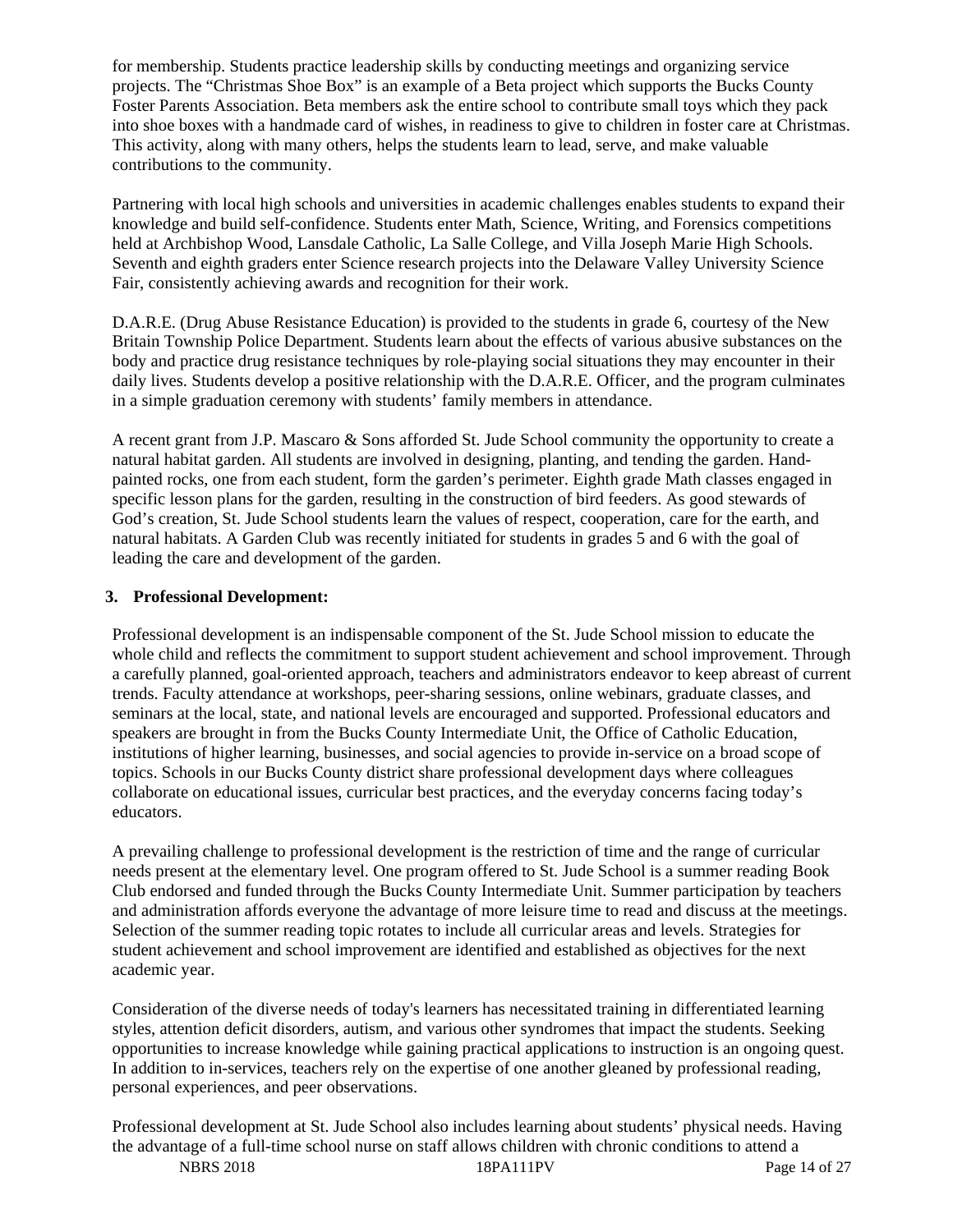Catholic school. A parish school nurse educates the faculty and staff about the various medical issues affecting students and offers ways to support student learning, despite severe health conditions. Hearing and speech therapists provide demonstrations and lessons on the specific needs of students who receive their services.

Teachers are required to earn 180 hours of continuing education under Act 48 in the state of Pennsylvania. First year teachers complete an Induction Program defined by the PA Department of Education. Cooperation with these mandates and a desire for continual student growth and improvement motivates and directs the approach to professional development.

#### **4. School Leadership:**

The philosophy of the leadership of St. Jude School is to partner with the parish clergy, as well as the faculty and staff, to aid in the spiritual, academic, emotional, and social development of all students. The principal recognizes and cherishes the uniqueness of each individual student. Calling each one by name and knowing something special about each student, she convinces students of their importance and worth. Morning announcements and daily prayers led by the principal convey to the school community that faith and kind relationships should remain a priority throughout the day. At the close of the day, communication of student achievements, after-school activities, and prayer on the public address system demonstrates a sense of community and security as students end their day the way they began: with the principal's caring leadership.

Committed to academic excellence, the principal strives to stay current with contemporary and data-driven educational research. As educational leader, the principal engages the faculty in best practices, relevant and rigorous instruction, and careful, conscientious planning. Decisions affecting students' progress, individual needs, curriculum programs, and professional development are determined in a collaborative style with input from appropriate faculty and staff. Policies are reviewed, revised, and adopted, following discussion and consultation. Mutual respect and professionalism characterizes the relationship between the teachers and the principal, with all members contributing to the common good and advancement of the school and its students.

Classroom visits, review of lesson plans, consistent patterns of communication, support, and supervision ensure the smooth operation and functioning of the school as a whole. The faculty and staff work as a team with the principal, accepting their individual and shared responsibilities with enthusiasm and dedication. The principal is supported by a full-time secretary and a part-time administrative assistant who fulfill their respective responsibilities and oversee the practical needs of the faculty and students. A division of responsibilities is clearly identified in the absence of the principal when various faculty and staff members share the work and maintain the daily routine. The recent hiring of a full-time Director of Institutional Advancement provides an additional collaborative role to the leadership of the school.

The principal meets regularly with the faculty as a whole and with individual teachers as needed. Always approachable and accessible, she attends parent/teacher conferences to learn about a student's challenges and to participate in a plan for improvement, motivation, support, or additional assessments. Above all, the principal aspires to know, understand, encourage, and serve each student, teacher, and staff member in the privileged responsibility she holds as leader of the school community.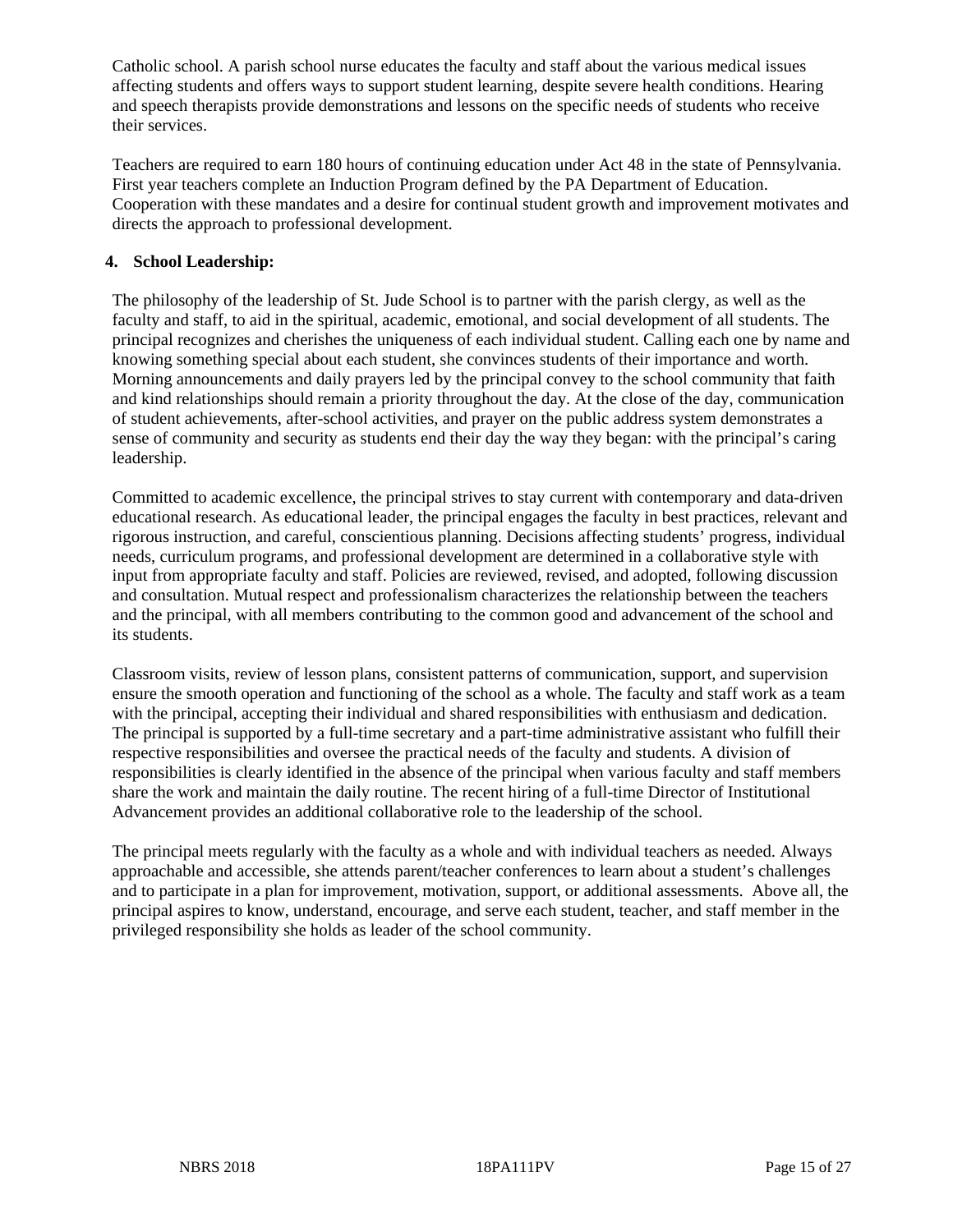St. Jude School attributes its success on all levels to its Catholic identity, excellent academic programs, and spirit of service that is embraced and held sacred by the entire school community. The strategy of partnership between home and school has become the cornerstone of success for the students. Enthusiasm and pride are the identifying characteristics of this strong relationship. As a cohesive unit, the St. Jude School family stands together for the values that enable students to be happy, well-adjusted, highly motivated, and positioned for success. At the start of each school year, an annual theme or mantra is selected which permeates the daily interactions of the entire school community. Uniting efforts to live the mantra and forge bonds of love, respect, trust, and service to one another paves the way for yearlong success and rewarding experiences for students at St. Jude School.

Spiritual growth, both in knowledge and in practice, is embraced by the entire school and parish community, including clergy, parishioners, parents, administration, faculty, staff, and students. Milestones, such as reception of first sacraments in second grade and Confirmation in seventh grade, are occasions of involvement and joy for the total St. Jude School family. Progressions through the early childhood programs to the primary, intermediate, and junior high classes are recognized and applauded as students take significant steps in their educational journey. The final year in eighth grade holds traditions that are celebrated by the school as a whole and that graduates and families anticipate and treasure beyond graduation day.

Instilling in students a lifelong love of learning, parents support the efforts of the faculty who provide a focused, organized, flexible, creative, and integrated program of core-curriculum subjects and the arts. Daily work, long-range projects, academic clubs, and competitions are supported at school and at home. Students are challenged to become risk takers and problem solvers while discovering their own gifts and talents. St. Jude School exceeds the expectations of high-performing schools. Standardized testing results consistently place St. Jude School above the eighty-fifth percentile nationally. Students in grade 8 earn academic scholarships to a broad range of high schools. Unique to the Archdiocese of Philadelphia is the prestigious Neumann Scholars Program sponsored by the Connelly Foundation. Neumann Scholars are granted fouryear scholarships to an Archdiocesan High School. Candidates are eligible based on distinguished academic accomplishments. Of the approximately 950 students that are eligible for the annual scholarship exam, the top 40 highest performing students are selected. During the past eleven years consecutively, a total of twenty-two St. Jude School students have earned the distinction of becoming Neumann Scholars, bringing pride to the entire school community and highlighting the academic excellence achieved by the students.

The strong practice of partnership between home and school and the firm commitment to work together on all levels is the key to the accomplishments of the students and to the extraordinary success St. Jude School!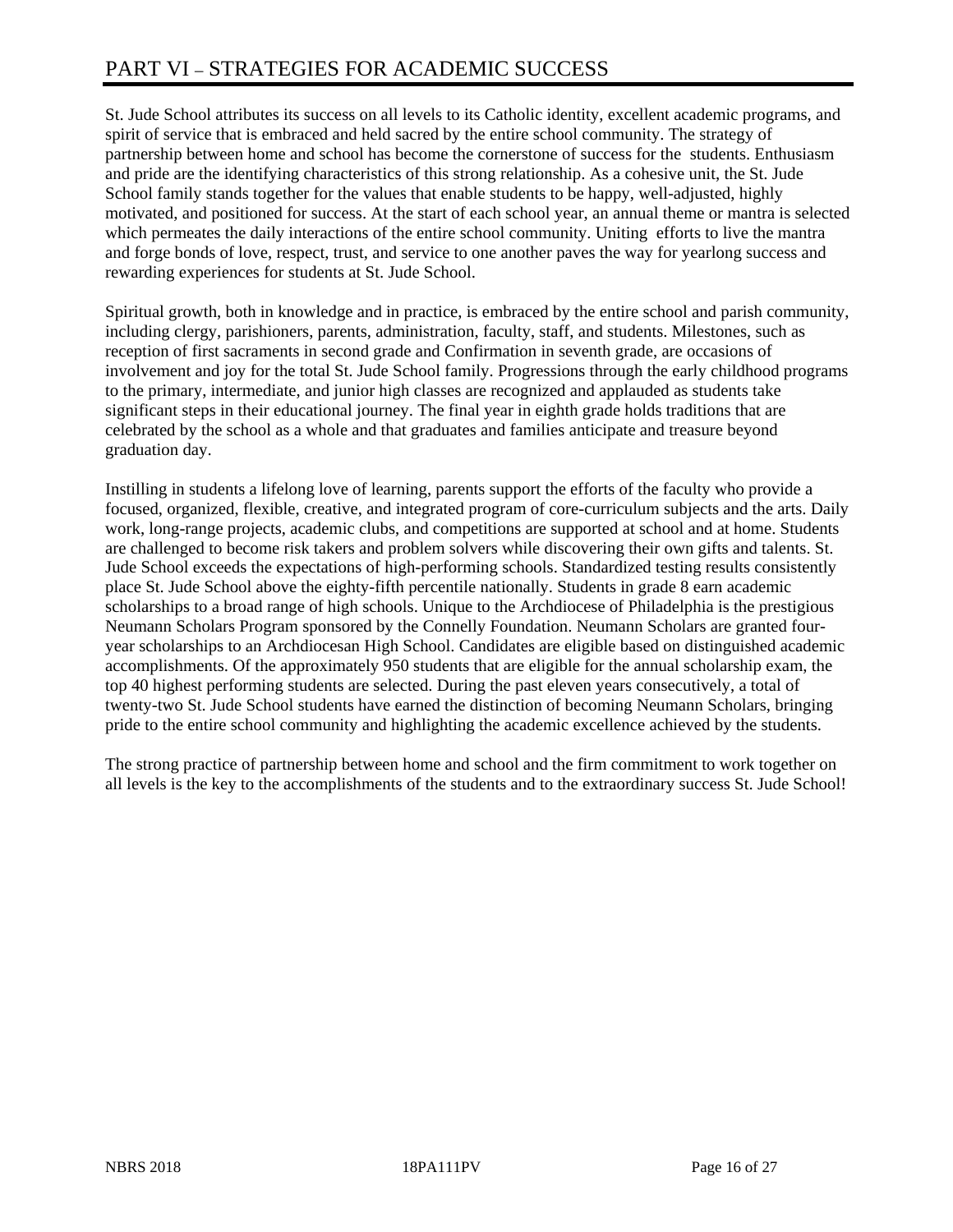# PART VII – NON-PUBLIC SCHOOL INFORMATION

1. Non-public school association(s): Catholic

Identify the religious or independent associations, if any, to which the school belongs. Select the primary association first.

| 2. | Does the school have nonprofit, tax-exempt $(501(c)(3))$ status?                                       | Yes X  | No. |
|----|--------------------------------------------------------------------------------------------------------|--------|-----|
| 3. | What is the educational cost per student?<br>(School budget divided by enrollment)                     | \$6335 |     |
|    | 4. What is the average financial aid per student?                                                      | \$860  |     |
| 5. | What percentage of the annual budget is devoted to<br>scholarship assistance and/or tuition reduction? | 5%     |     |
| 6. | What percentage of the student body receives<br>scholarship assistance, including tuition reduction?   | 78%    |     |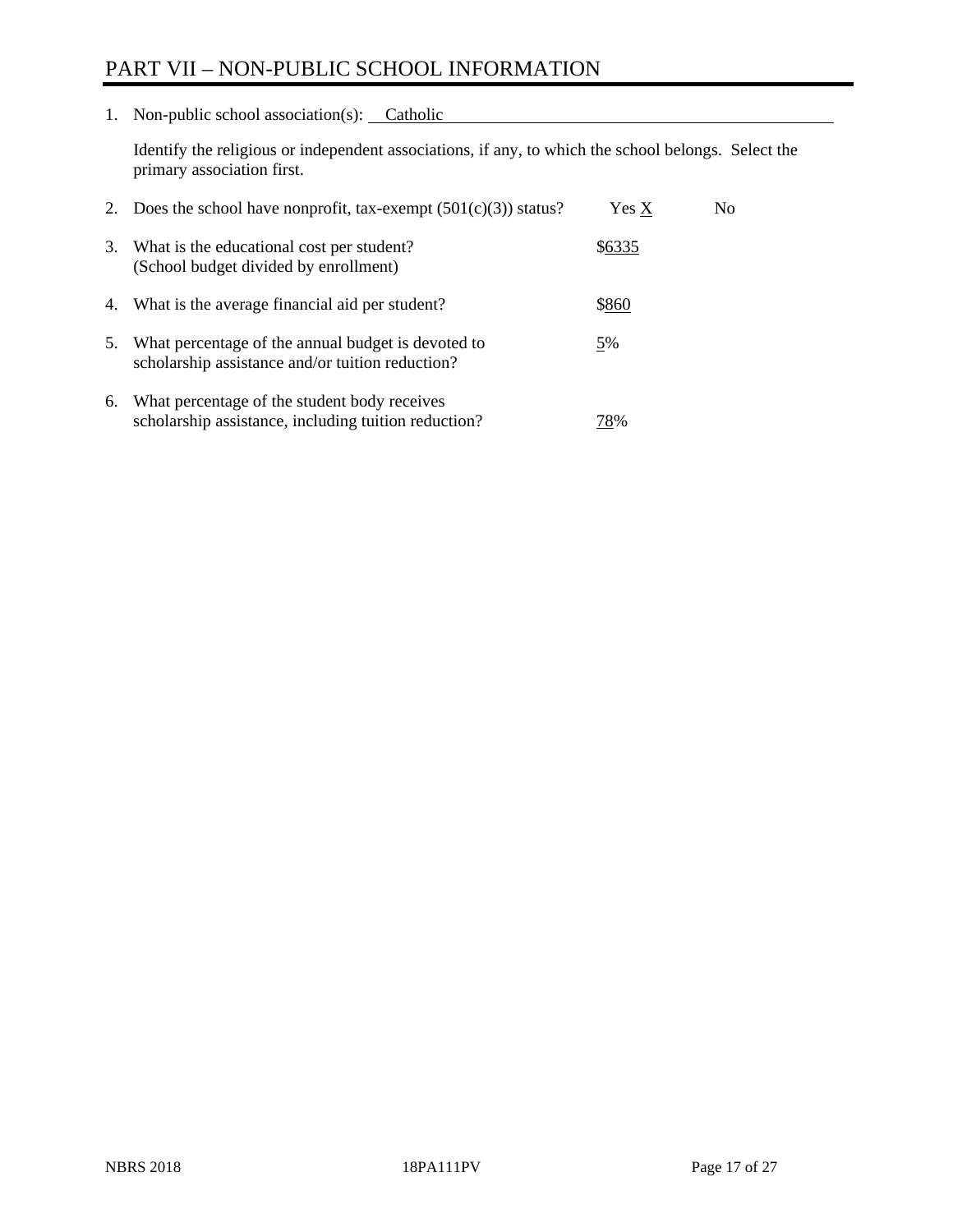# PART VIII – ASSESSMENT RESULTS FOR NORM-REFERENCED TESTS

#### **REFERENCED BY NATIONAL NORMS**

| <b>Subject:</b> Math                  | <b>Test:</b> Terra Nova 3                             | Grade: 3               |
|---------------------------------------|-------------------------------------------------------|------------------------|
| <b>Edition/Publication Year: 2017</b> | <b>Publisher:</b> CTB McGraw-Scores are reported here |                        |
|                                       | <u>Hill</u>                                           | <b>as:</b> Percentiles |

| School Year                                | 2016-2017 |
|--------------------------------------------|-----------|
| Testing month                              | Mar       |
| <b>SCHOOL SCORES</b>                       |           |
| <b>Average Score</b>                       | 85        |
| Number of students tested                  | 33        |
| Percent of total students tested           | 100       |
| Number of students alternatively assessed  | $\Omega$  |
| Percent of students alternatively assessed | $\theta$  |
| <b>SUBGROUP SCORES</b>                     |           |
| 1. Other 1                                 |           |
| <b>Average Score</b>                       |           |
| Number of students tested                  |           |
| 2. Other 2                                 |           |
| <b>Average Score</b>                       |           |
| Number of students tested                  |           |
| 3. Other 3                                 |           |
| <b>Average Score</b>                       |           |
| Number of students tested                  |           |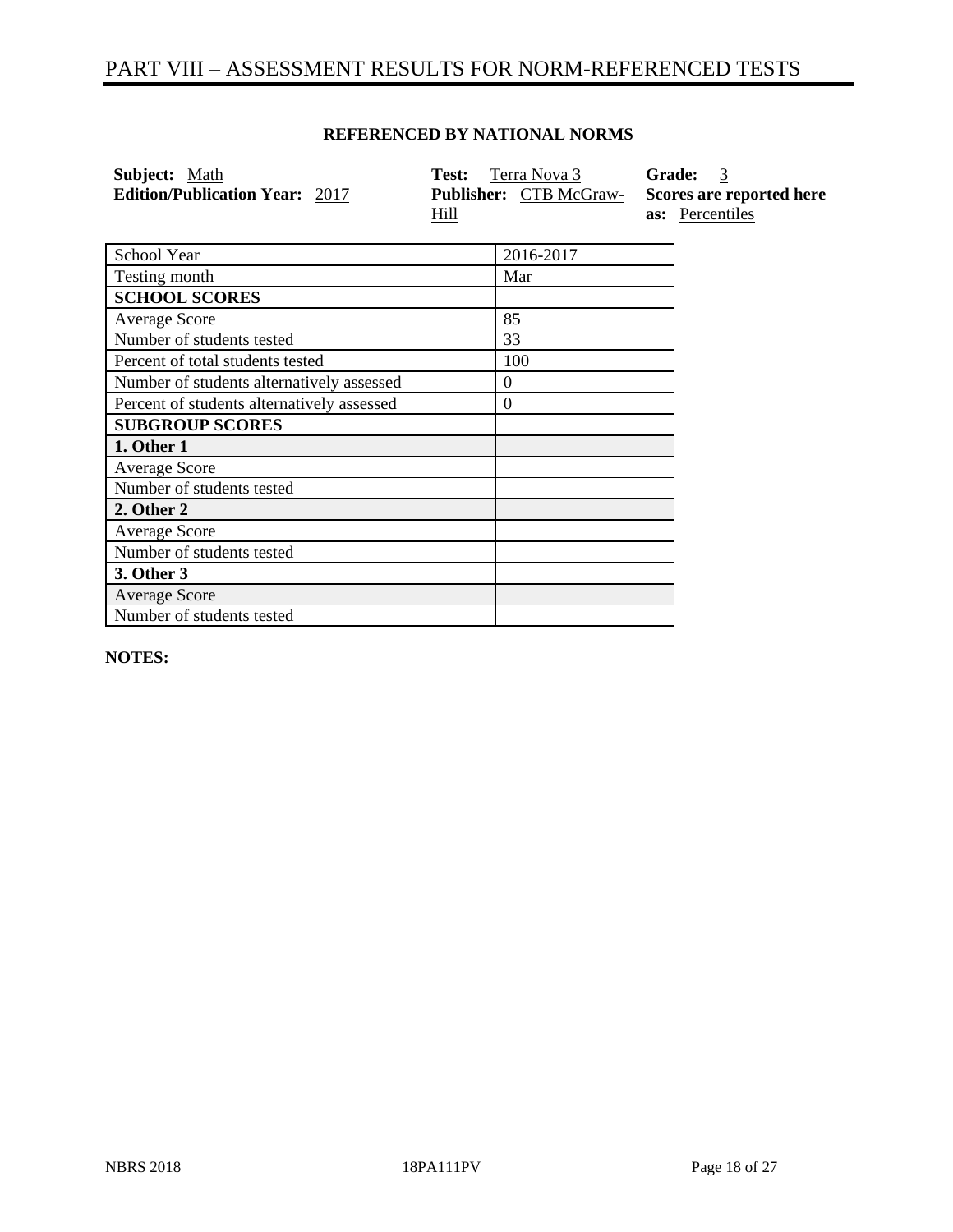| Subject: Math                         | <b>Test:</b> Terra Nova 3                             | Grade: 4               |
|---------------------------------------|-------------------------------------------------------|------------------------|
| <b>Edition/Publication Year: 2017</b> | <b>Publisher:</b> CTB McGraw-Scores are reported here |                        |
|                                       | Hill                                                  | <b>as:</b> Percentiles |

| School Year                                | 2016-2017 |
|--------------------------------------------|-----------|
| Testing month                              | Mar       |
| <b>SCHOOL SCORES</b>                       |           |
| <b>Average Score</b>                       | 94        |
| Number of students tested                  | 25        |
| Percent of total students tested           | 100       |
| Number of students alternatively assessed  | $\theta$  |
| Percent of students alternatively assessed | $\theta$  |
| <b>SUBGROUP SCORES</b>                     |           |
| 1. Other 1                                 |           |
| <b>Average Score</b>                       |           |
| Number of students tested                  |           |
| 2. Other 2                                 |           |
| <b>Average Score</b>                       |           |
| Number of students tested                  |           |
| 3. Other 3                                 |           |
| <b>Average Score</b>                       |           |
| Number of students tested                  |           |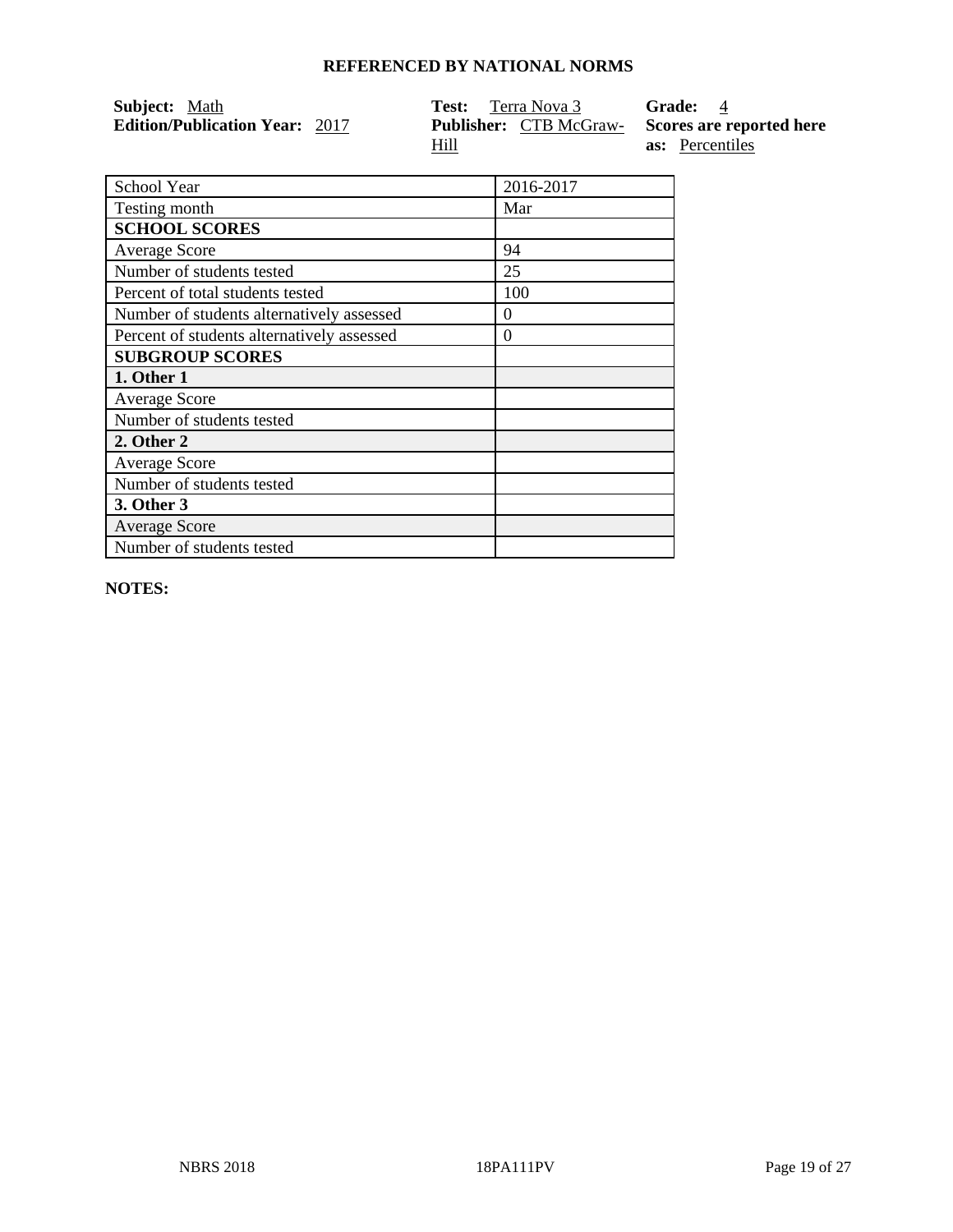| <b>Subject:</b> Math                  | <b>Test:</b> Terra Nova 3                             | Grade: 5               |
|---------------------------------------|-------------------------------------------------------|------------------------|
| <b>Edition/Publication Year: 2017</b> | <b>Publisher:</b> CTB McGraw-Scores are reported here |                        |
|                                       | Hill                                                  | <b>as:</b> Percentiles |

| School Year                                | 2016-2017 |
|--------------------------------------------|-----------|
| Testing month                              | Mar       |
| <b>SCHOOL SCORES</b>                       |           |
| <b>Average Score</b>                       | 81        |
| Number of students tested                  | 37        |
| Percent of total students tested           | 100       |
| Number of students alternatively assessed  | $\theta$  |
| Percent of students alternatively assessed | $\theta$  |
| <b>SUBGROUP SCORES</b>                     |           |
| 1. Other 1                                 |           |
| <b>Average Score</b>                       |           |
| Number of students tested                  |           |
| 2. Other 2                                 |           |
| <b>Average Score</b>                       |           |
| Number of students tested                  |           |
| 3. Other 3                                 |           |
| <b>Average Score</b>                       |           |
| Number of students tested                  |           |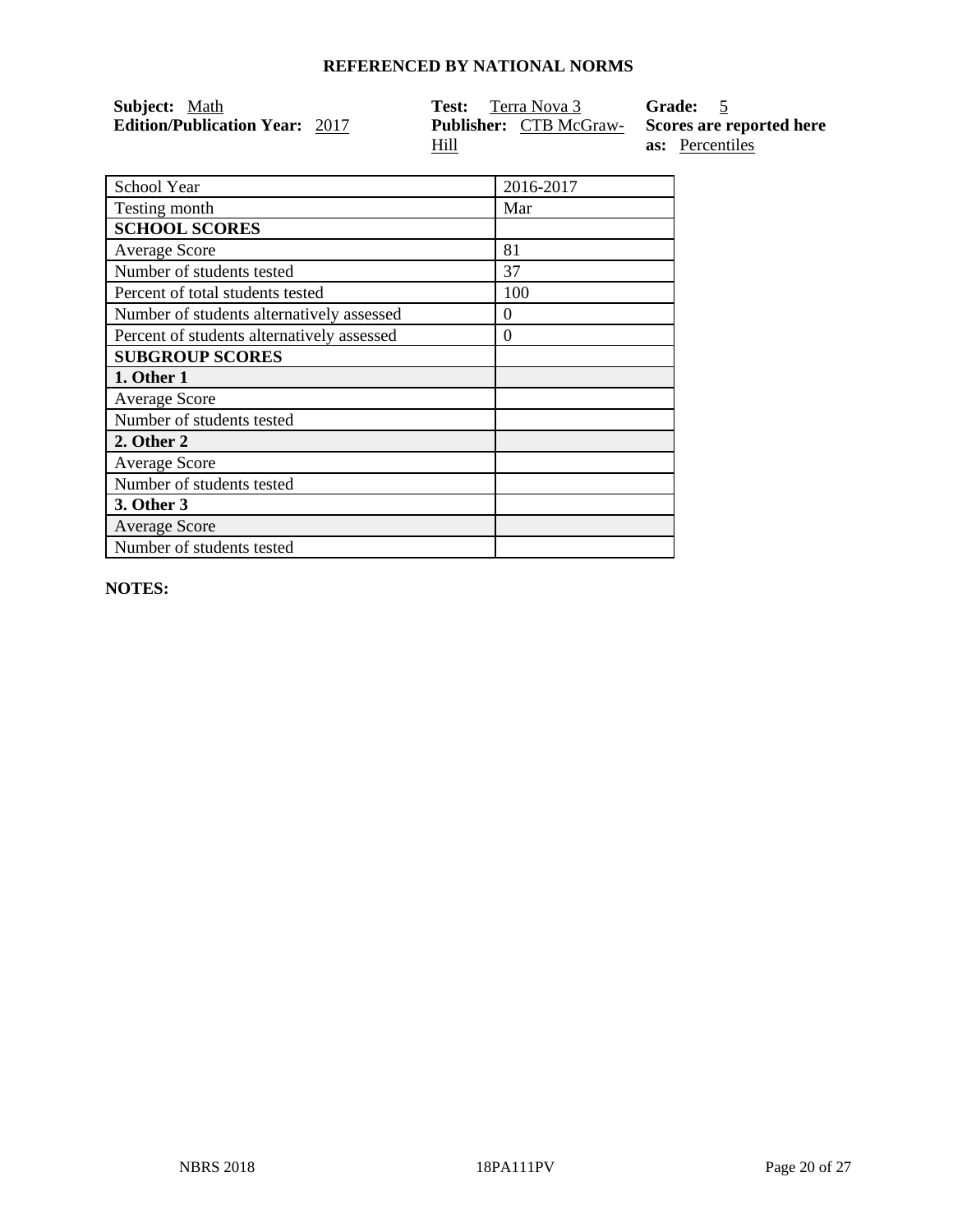| Subject: Math                         | <b>Test:</b> Terra Nova 3                             | Grade: 6               |
|---------------------------------------|-------------------------------------------------------|------------------------|
| <b>Edition/Publication Year: 2017</b> | <b>Publisher:</b> CTB McGraw-Scores are reported here |                        |
|                                       | Hill                                                  | <b>as:</b> Percentiles |

| School Year                                | 2016-2017 |
|--------------------------------------------|-----------|
| Testing month                              | Mar       |
| <b>SCHOOL SCORES</b>                       |           |
| <b>Average Score</b>                       | 94        |
| Number of students tested                  | 28        |
| Percent of total students tested           | 100       |
| Number of students alternatively assessed  | $\theta$  |
| Percent of students alternatively assessed | $\Omega$  |
| <b>SUBGROUP SCORES</b>                     |           |
| 1. Other 1                                 |           |
| <b>Average Score</b>                       |           |
| Number of students tested                  |           |
| 2. Other 2                                 |           |
| <b>Average Score</b>                       |           |
| Number of students tested                  |           |
| <b>3. Other 3</b>                          |           |
| <b>Average Score</b>                       |           |
| Number of students tested                  |           |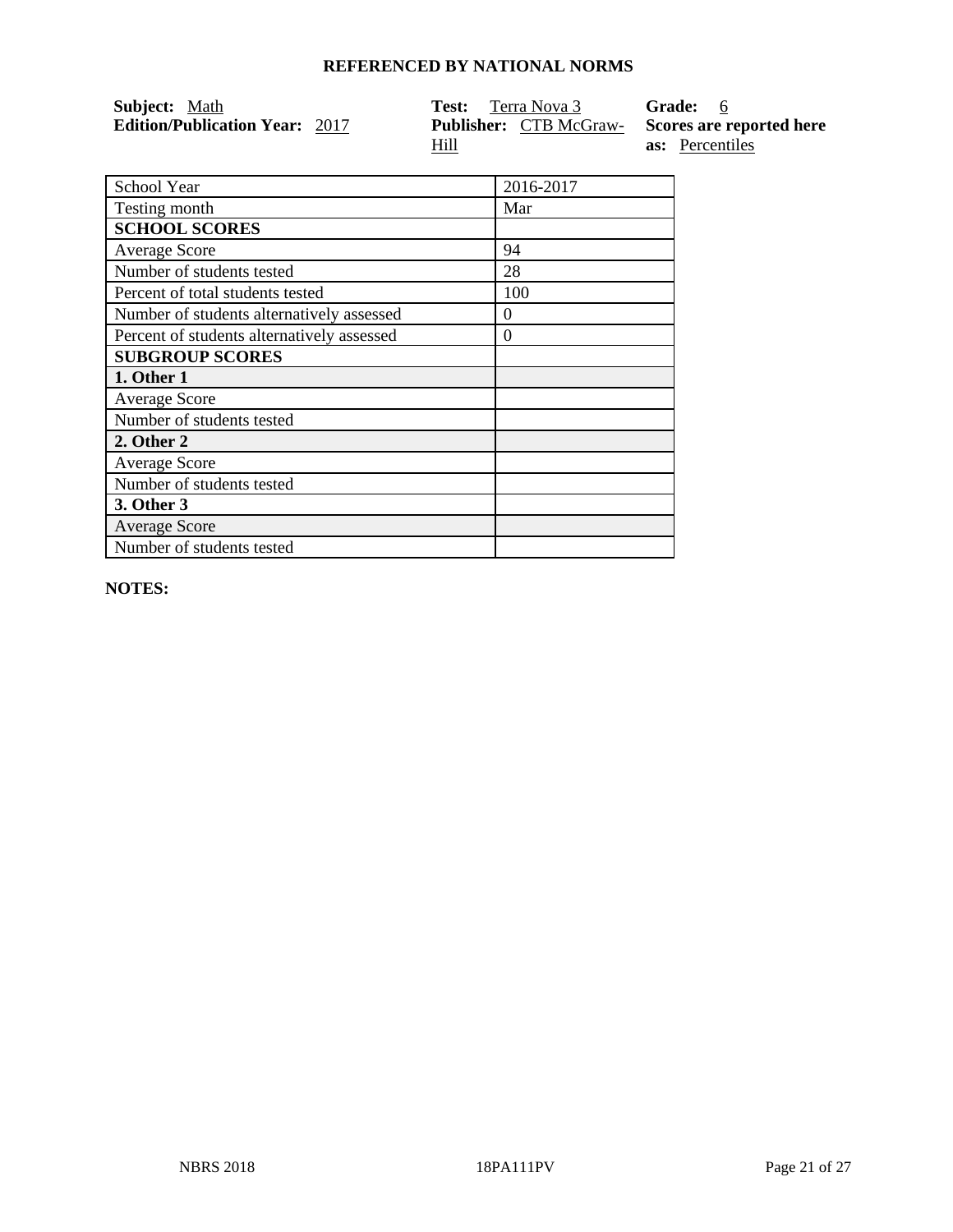| Subject: Math                         | <b>Test:</b> Terra Nova 3                             | Grade: 7               |
|---------------------------------------|-------------------------------------------------------|------------------------|
| <b>Edition/Publication Year: 2017</b> | <b>Publisher:</b> CTB McGraw-Scores are reported here |                        |
|                                       | Hill                                                  | <b>as:</b> Percentiles |

| School Year                                | 2016-2017 |
|--------------------------------------------|-----------|
| Testing month                              | Mar       |
| <b>SCHOOL SCORES</b>                       |           |
| <b>Average Score</b>                       | 90        |
| Number of students tested                  | 51        |
| Percent of total students tested           | 100       |
| Number of students alternatively assessed  | $\theta$  |
| Percent of students alternatively assessed | $\theta$  |
| <b>SUBGROUP SCORES</b>                     |           |
| 1. Other 1                                 |           |
| <b>Average Score</b>                       |           |
| Number of students tested                  |           |
| 2. Other 2                                 |           |
| <b>Average Score</b>                       |           |
| Number of students tested                  |           |
| 3. Other 3                                 |           |
| <b>Average Score</b>                       |           |
| Number of students tested                  |           |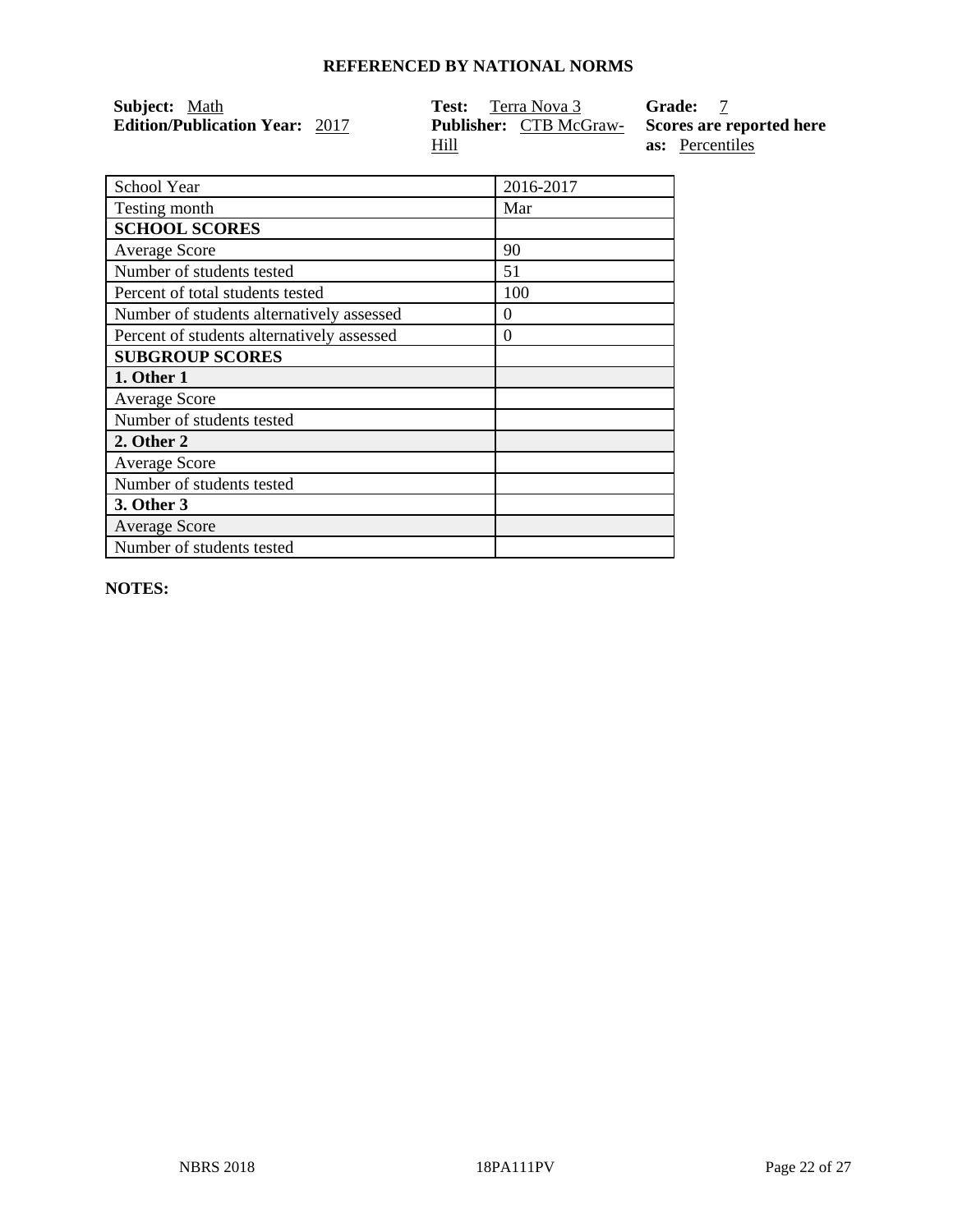| <b>Subject:</b> Reading/ELA           | <b>Test:</b> Terra Nova 3                             | <b>Grade:</b> 3        |
|---------------------------------------|-------------------------------------------------------|------------------------|
| <b>Edition/Publication Year: 2017</b> | <b>Publisher:</b> CTB McGraw-Scores are reported here |                        |
|                                       | Hill                                                  | <b>as:</b> Percentiles |

| School Year                                | 2016-2017 |
|--------------------------------------------|-----------|
| Testing month                              | Mar       |
| <b>SCHOOL SCORES</b>                       |           |
| <b>Average Score</b>                       | 83        |
| Number of students tested                  | 33        |
| Percent of total students tested           | 100       |
| Number of students alternatively assessed  | $\theta$  |
| Percent of students alternatively assessed | $\theta$  |
| <b>SUBGROUP SCORES</b>                     |           |
| 1. Other 1                                 |           |
| <b>Average Score</b>                       |           |
| Number of students tested                  |           |
| 2. Other 2                                 |           |
| <b>Average Score</b>                       |           |
| Number of students tested                  |           |
| 3. Other 3                                 |           |
| <b>Average Score</b>                       |           |
| Number of students tested                  |           |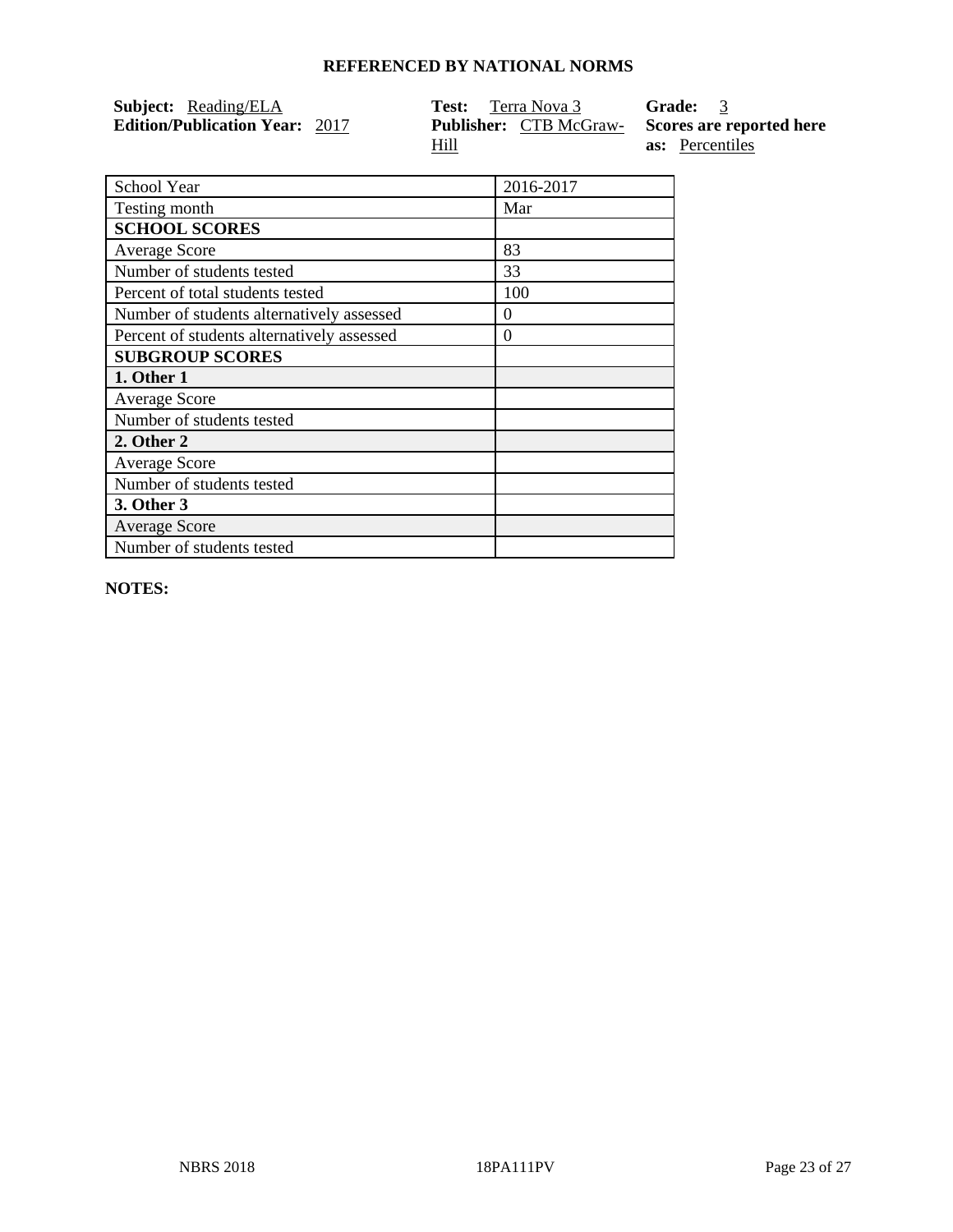| <b>Subject:</b> Reading/ELA           | <b>Test:</b> Terra Nova 3                             | <b>Grade:</b> 4        |
|---------------------------------------|-------------------------------------------------------|------------------------|
| <b>Edition/Publication Year: 2017</b> | <b>Publisher:</b> CTB McGraw-Scores are reported here |                        |
|                                       | Hill                                                  | <b>as:</b> Percentiles |

| School Year                                | 2016-2017 |
|--------------------------------------------|-----------|
| Testing month                              | Mar       |
| <b>SCHOOL SCORES</b>                       |           |
| <b>Average Score</b>                       | 84        |
| Number of students tested                  | 25        |
| Percent of total students tested           | 100       |
| Number of students alternatively assessed  | $\theta$  |
| Percent of students alternatively assessed | $\theta$  |
| <b>SUBGROUP SCORES</b>                     |           |
| 1. Other 1                                 |           |
| <b>Average Score</b>                       |           |
| Number of students tested                  |           |
| 2. Other 2                                 |           |
| <b>Average Score</b>                       |           |
| Number of students tested                  |           |
| 3. Other 3                                 |           |
| <b>Average Score</b>                       |           |
| Number of students tested                  |           |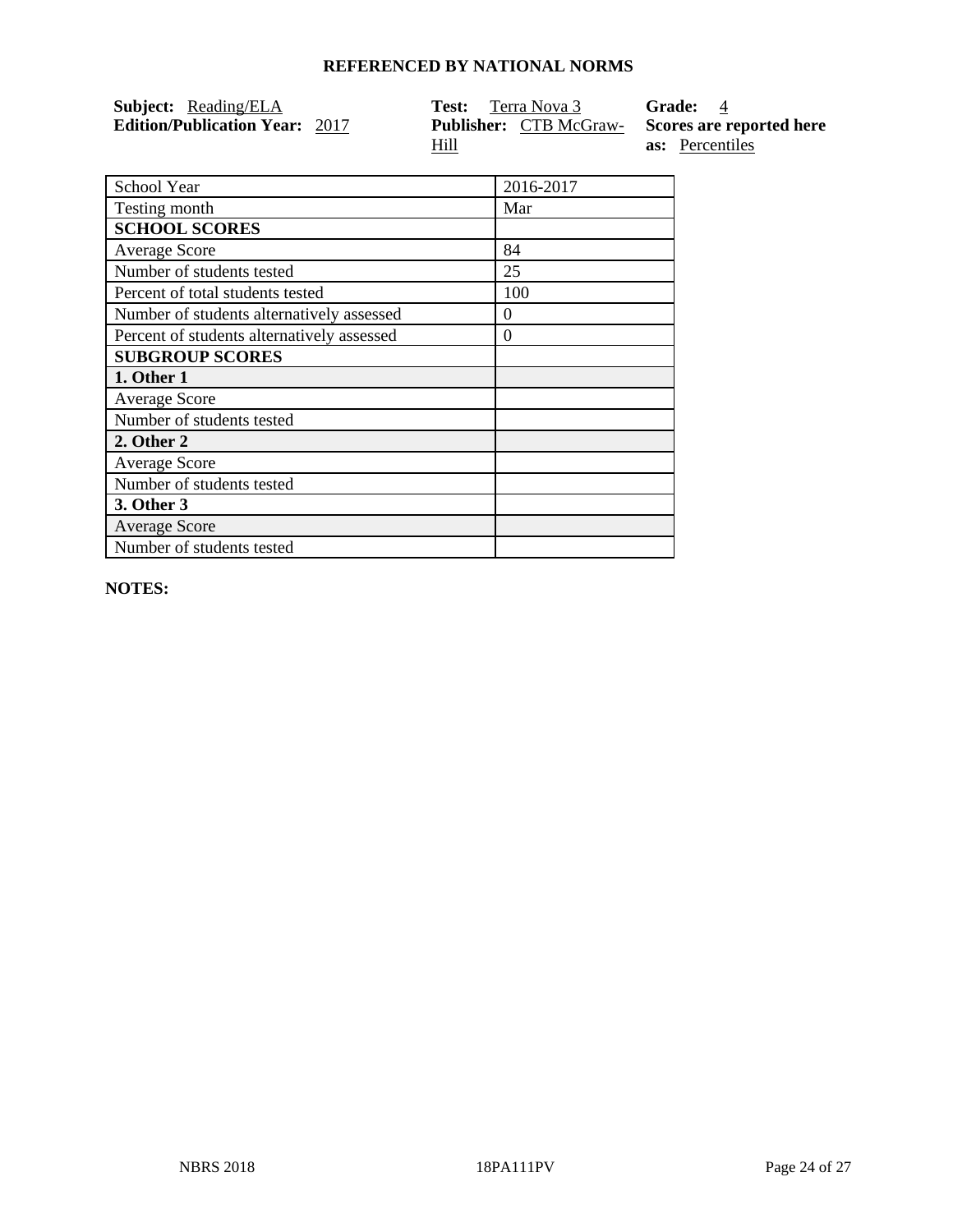| <b>Subject:</b> Reading/ELA           | <b>Test:</b> Terra Nova 3                             | Grade: 5               |
|---------------------------------------|-------------------------------------------------------|------------------------|
| <b>Edition/Publication Year: 2017</b> | <b>Publisher:</b> CTB McGraw-Scores are reported here |                        |
|                                       | Hill                                                  | <b>as:</b> Percentiles |

| School Year                                | 2016-2017 |
|--------------------------------------------|-----------|
| Testing month                              | Mar       |
| <b>SCHOOL SCORES</b>                       |           |
| <b>Average Score</b>                       | 73        |
| Number of students tested                  | 37        |
| Percent of total students tested           | 100       |
| Number of students alternatively assessed  | $\theta$  |
| Percent of students alternatively assessed | $\theta$  |
| <b>SUBGROUP SCORES</b>                     |           |
| 1. Other 1                                 |           |
| <b>Average Score</b>                       |           |
| Number of students tested                  |           |
| 2. Other 2                                 |           |
| <b>Average Score</b>                       |           |
| Number of students tested                  |           |
| 3. Other 3                                 |           |
| <b>Average Score</b>                       |           |
| Number of students tested                  |           |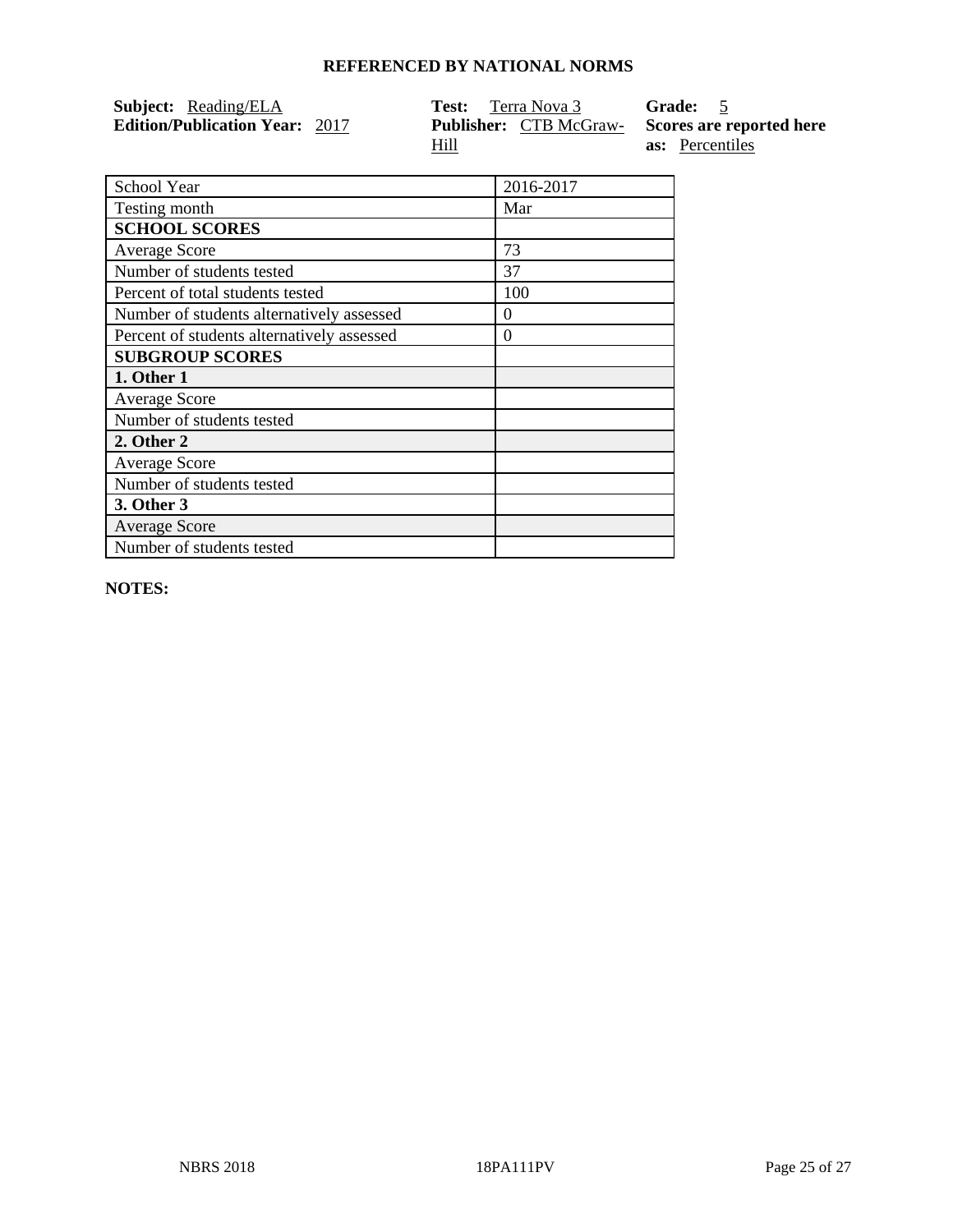| <b>Subject:</b> Reading/ELA           | <b>Test:</b> Terra Nova 3                             | <b>Grade:</b> 6        |
|---------------------------------------|-------------------------------------------------------|------------------------|
| <b>Edition/Publication Year: 2017</b> | <b>Publisher:</b> CTB McGraw-Scores are reported here |                        |
|                                       | Hill                                                  | <b>as:</b> Percentiles |

| School Year                                | 2016-2017 |
|--------------------------------------------|-----------|
| Testing month                              | Mar       |
| <b>SCHOOL SCORES</b>                       |           |
| <b>Average Score</b>                       | 90        |
| Number of students tested                  | 28        |
| Percent of total students tested           | 100       |
| Number of students alternatively assessed  | $\theta$  |
| Percent of students alternatively assessed | $\theta$  |
| <b>SUBGROUP SCORES</b>                     |           |
| 1. Other 1                                 |           |
| <b>Average Score</b>                       |           |
| Number of students tested                  |           |
| 2. Other 2                                 |           |
| <b>Average Score</b>                       |           |
| Number of students tested                  |           |
| 3. Other 3                                 |           |
| <b>Average Score</b>                       |           |
| Number of students tested                  |           |